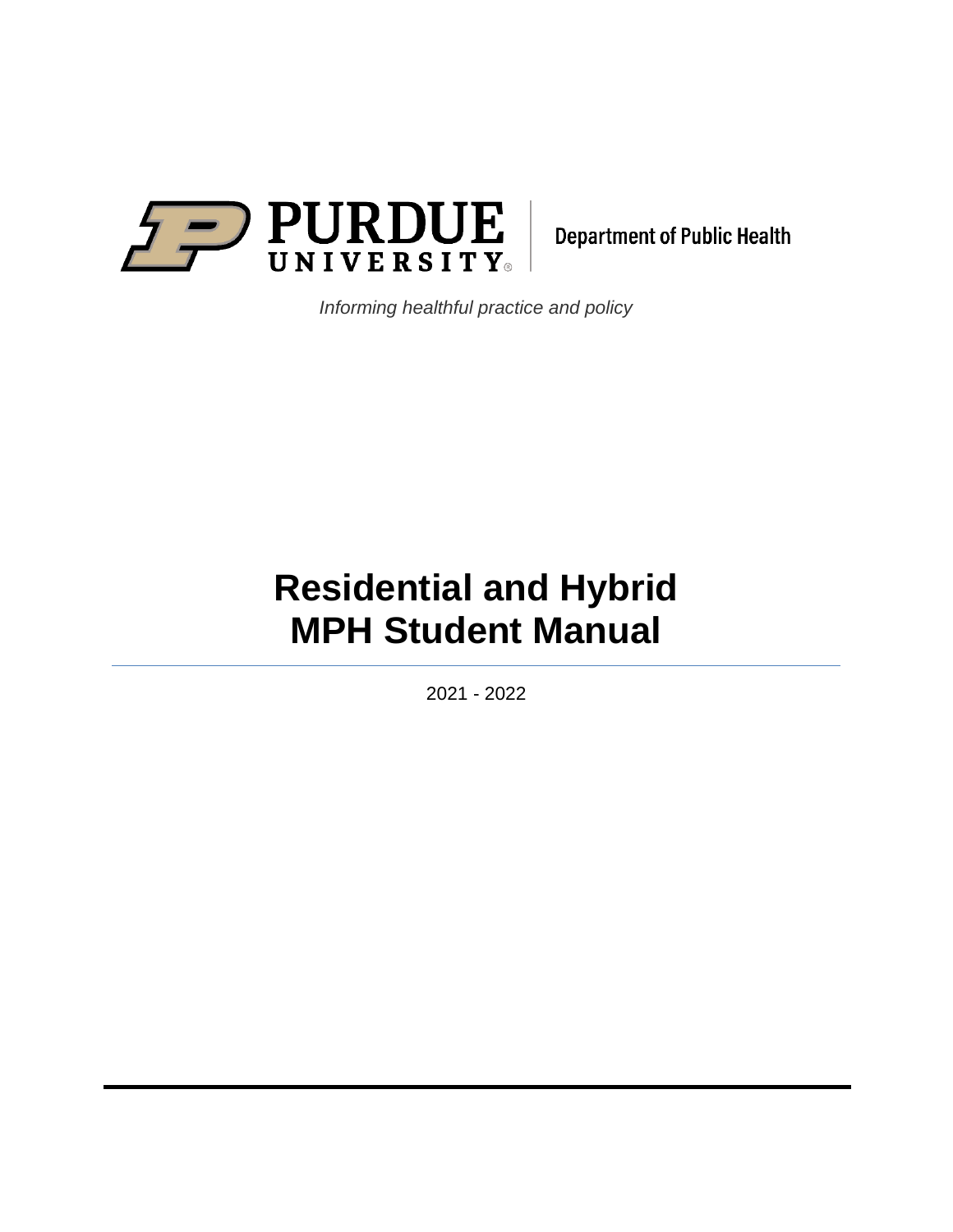## **Preface**

This manual has been developed as a reference for students on program and university policies and procedures. While this manual is reviewed on an annual basis and is updated accordingly, there may be recent University and Program changes in policies and requirements that are not included in this manual. Every effort is made by faculty and staff to ensure timely and accessible communication on all changes. However, the student is responsible for ensuring all requirements of the program are met.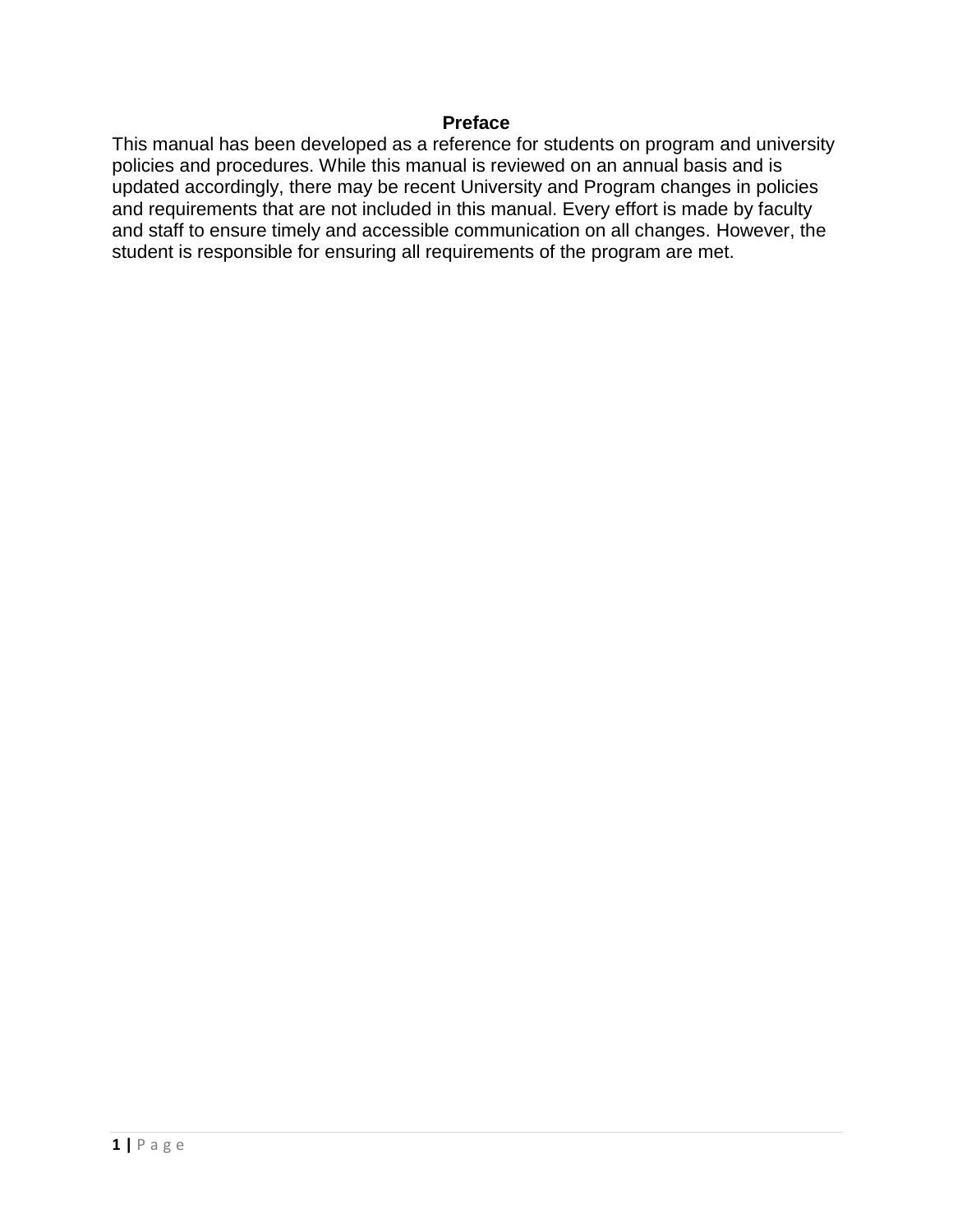# **Table of Contents**

| I.   |                                                                                             |  |
|------|---------------------------------------------------------------------------------------------|--|
|      |                                                                                             |  |
|      |                                                                                             |  |
|      |                                                                                             |  |
| II.  |                                                                                             |  |
|      |                                                                                             |  |
|      |                                                                                             |  |
|      |                                                                                             |  |
| III. |                                                                                             |  |
|      |                                                                                             |  |
|      | https://www.purdue.edu/registrar/calendars/2021-22-Academic-Calendar.html 6                 |  |
|      |                                                                                             |  |
|      |                                                                                             |  |
|      |                                                                                             |  |
|      |                                                                                             |  |
|      |                                                                                             |  |
|      | *The environmental health concentration has been retired and all students currently in this |  |
|      | area must graduate by May 2023. New students cannot pursue environmental health 9           |  |
|      |                                                                                             |  |
|      |                                                                                             |  |
|      |                                                                                             |  |
|      |                                                                                             |  |
|      |                                                                                             |  |
|      |                                                                                             |  |
|      |                                                                                             |  |
|      |                                                                                             |  |
|      |                                                                                             |  |
|      |                                                                                             |  |
|      |                                                                                             |  |
|      |                                                                                             |  |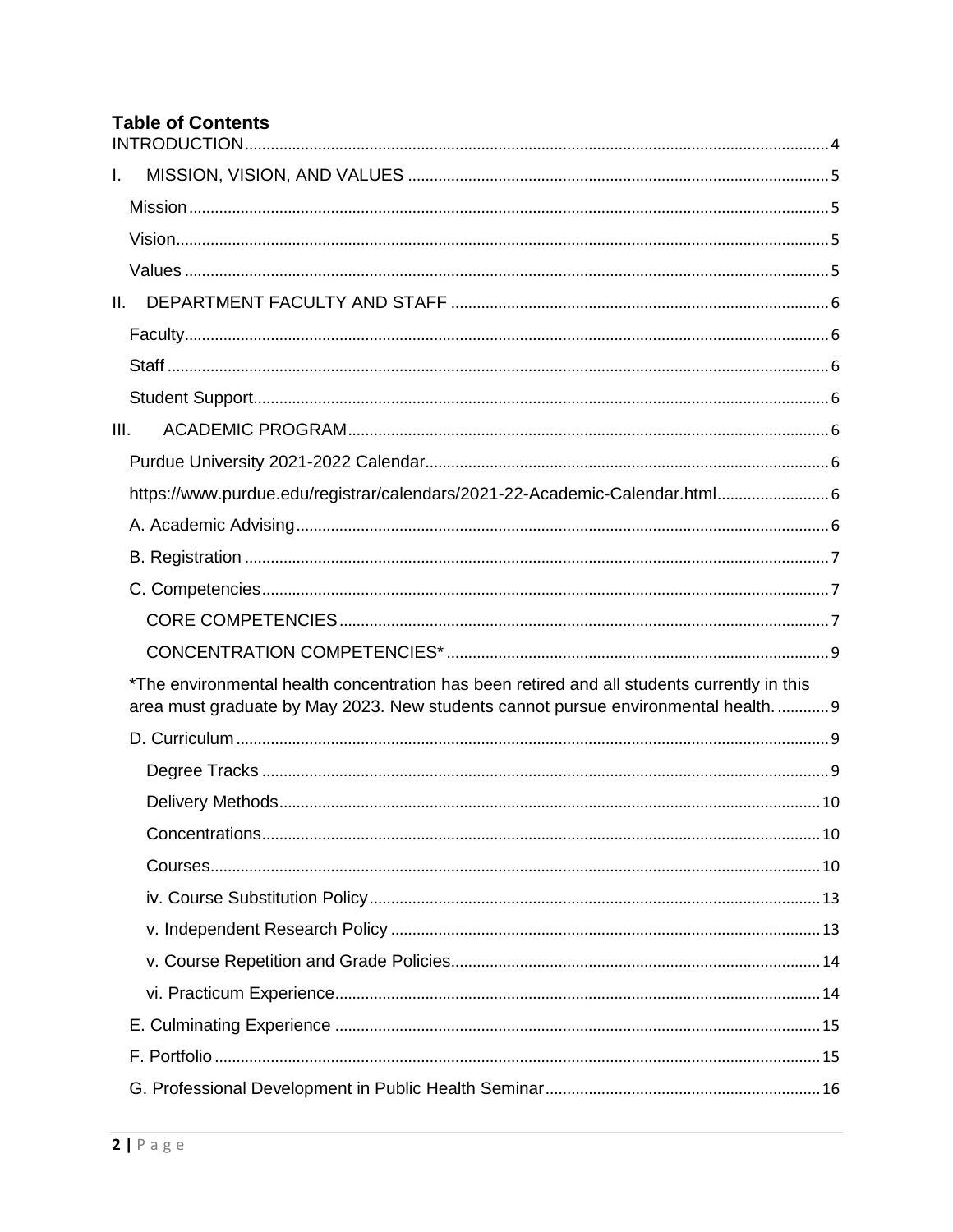| IV.                                                                        |
|----------------------------------------------------------------------------|
| V.                                                                         |
|                                                                            |
|                                                                            |
|                                                                            |
|                                                                            |
|                                                                            |
| VI.                                                                        |
|                                                                            |
|                                                                            |
|                                                                            |
|                                                                            |
|                                                                            |
|                                                                            |
|                                                                            |
|                                                                            |
|                                                                            |
|                                                                            |
|                                                                            |
|                                                                            |
|                                                                            |
| Student Associations for the Advancement of Underrepresented Minorities 20 |
|                                                                            |
|                                                                            |
|                                                                            |
|                                                                            |
|                                                                            |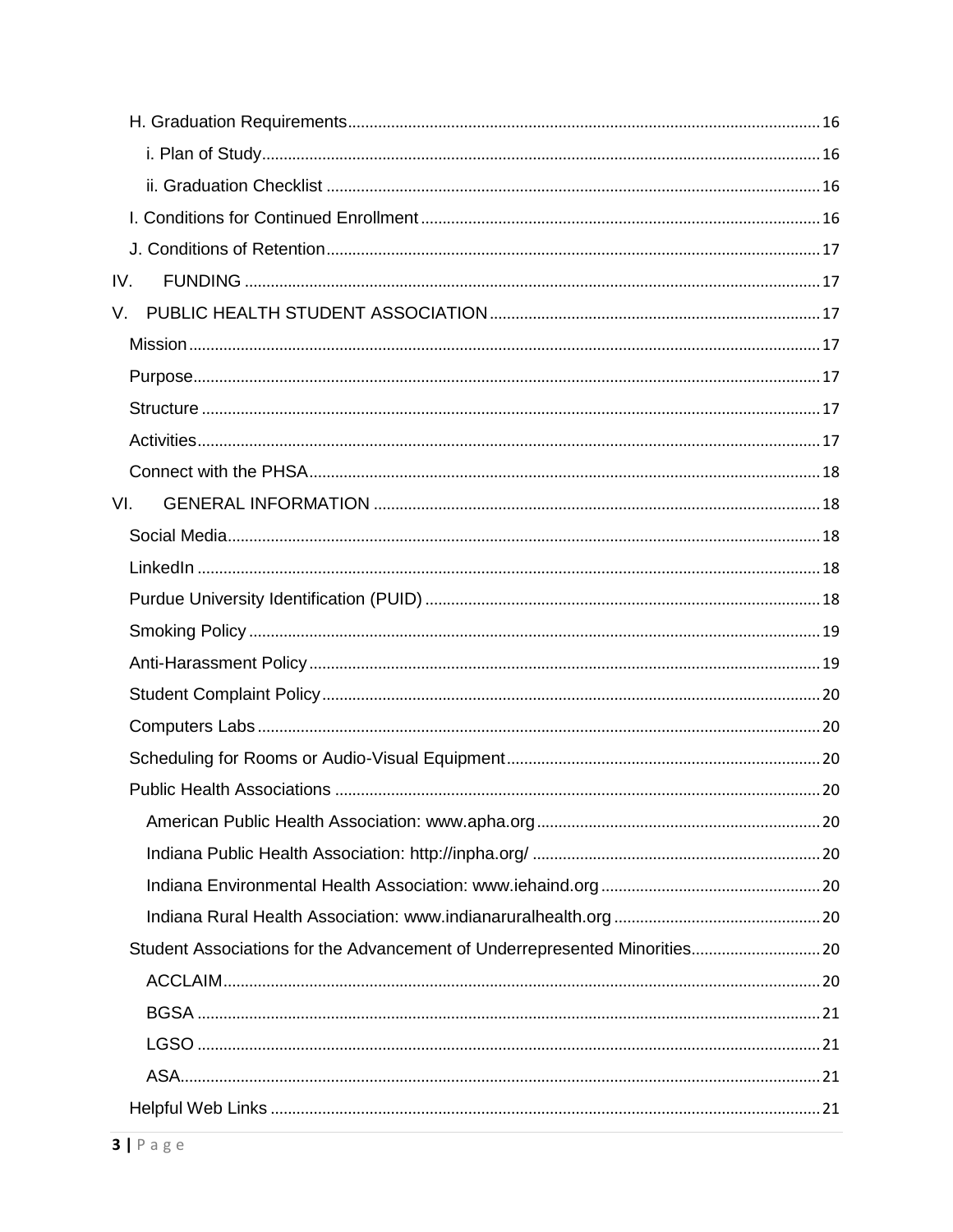# **INTRODUCTION**

<span id="page-4-0"></span>Welcome to Purdue University's Department of Public Health Master of Public Health (MPH) program, located within the College of Health and Human Sciences (HHS). We are delighted you have chosen Purdue University for your graduate training in public health. Each day we strive to provide you with rigorous and relevant learning experiences to meet your career aspirations.

The MPH draws upon faculty and resources from all nine HHS departments as well as participating departments outside the College (e.g., statistics, biology, food science and communications) to provide interdisciplinary training in the many facets of public health. The principles and practices of the program are designed to meet national accreditation standards for public health programs and needs in the workforce.

Our aim is to produce leaders capable of translating knowledge gained through discovery to application for optimizing community health. We are dedicated to providing a supportive environment rich in didactic and service-learning opportunities.

Please use this manual as a resource to optimize your learning experience. If you have further questions, feel free to contact staff or faculty for clarification. We are committed to your success and are confident that the training provided through the MPH program at Purdue will serve you well. Congratulations on this exciting next step!

Sincerely,

Andréa Filomacia

Andrea L. DeMaria, PhD, MS Assistant Professor Director, Master of Public Health Program Department of Public Health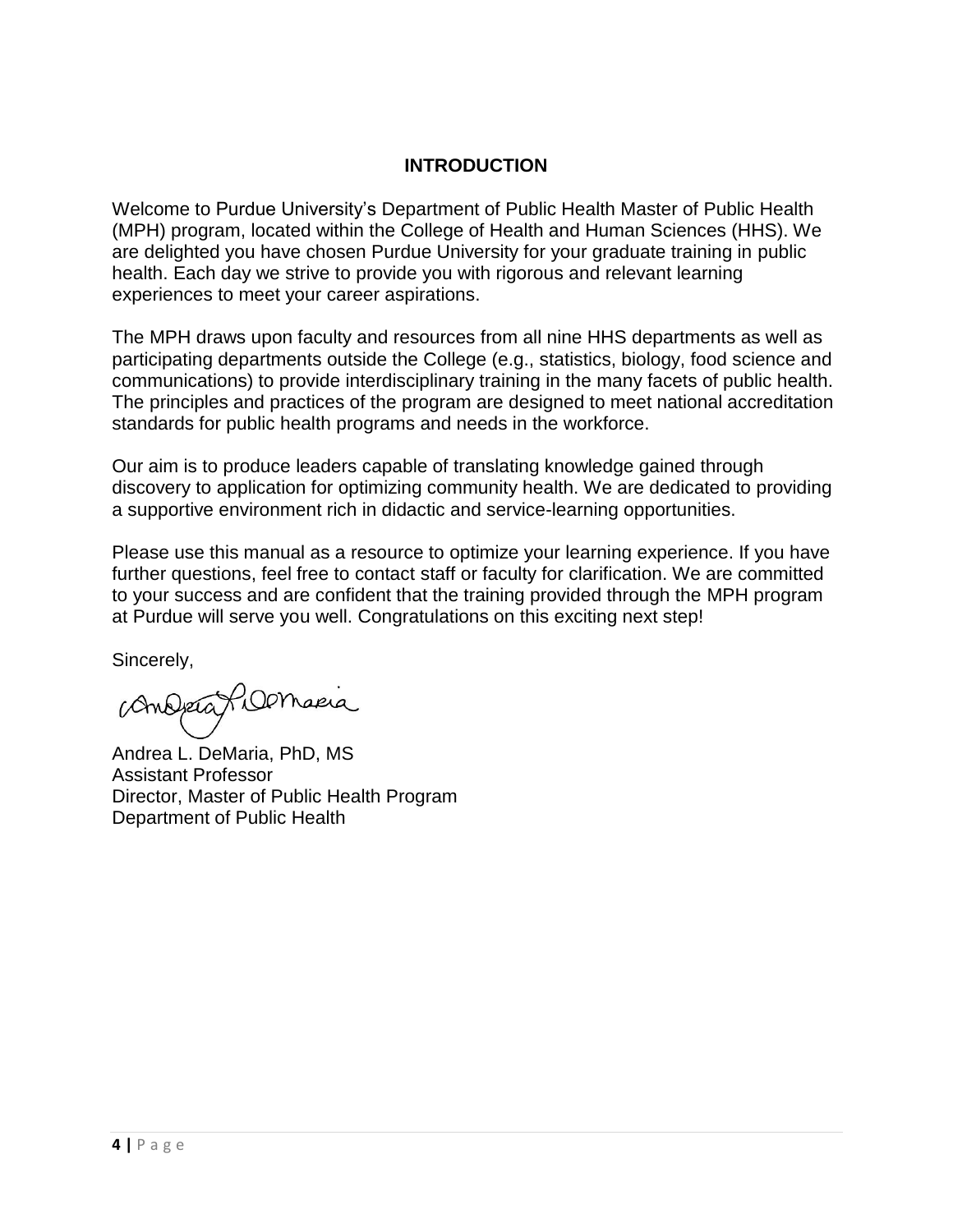# **I. MISSION, VISION, AND VALUES**

## <span id="page-5-1"></span><span id="page-5-0"></span>**Mission**

To discover, disseminate, and apply knowledge to promote the public's health at home and abroad.

## <span id="page-5-2"></span>**Vision**

To achieve equitable and sustainable local to global health.

## <span id="page-5-3"></span>**Values**

Professional integrity; respect for diversity; multidisciplinary and collaborative training, research and practice; and excellence in research, teaching and engagement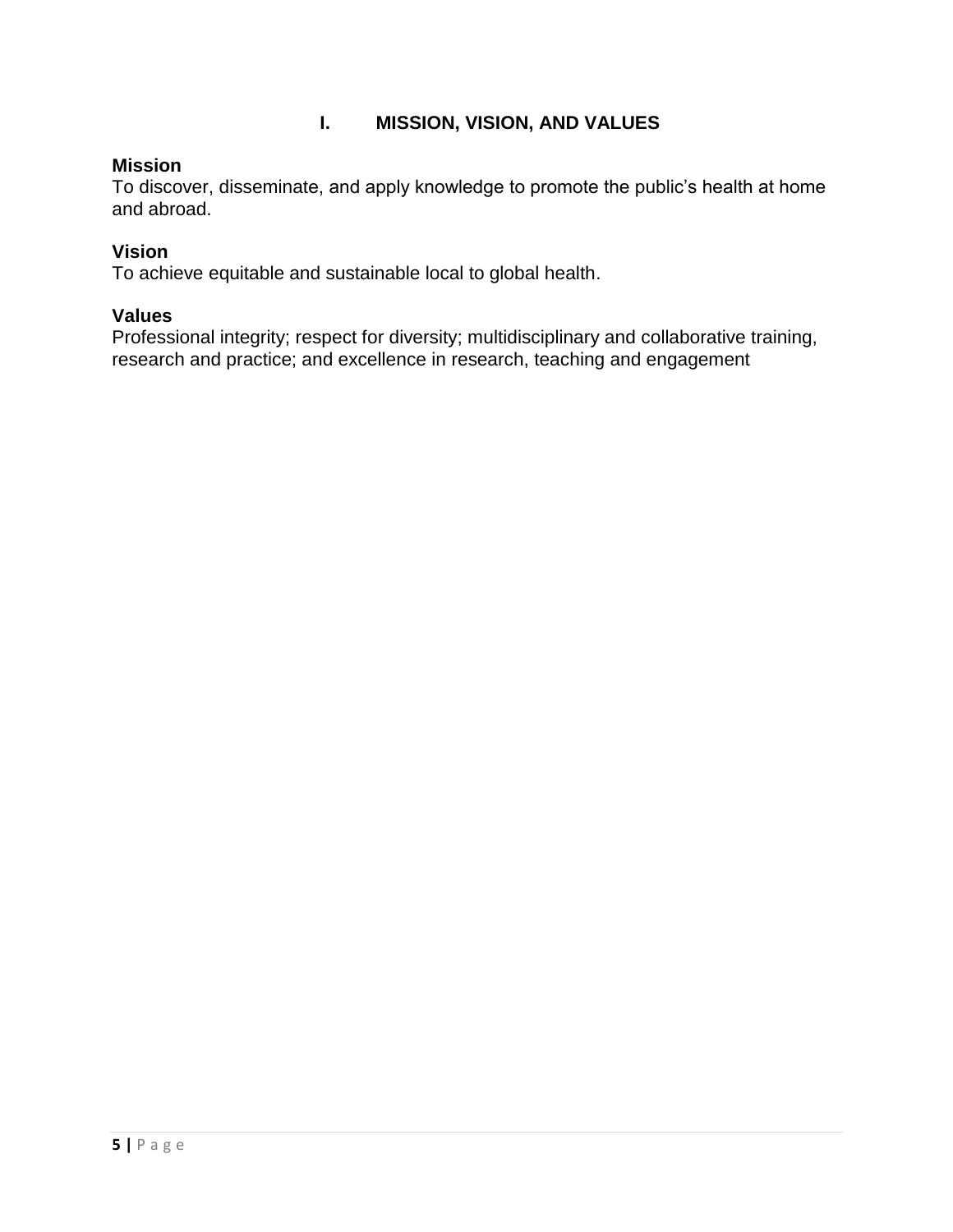# **II. DEPARTMENT FACULTY AND STAFF**

# <span id="page-6-1"></span><span id="page-6-0"></span>**Faculty**

Faculty profiles and contact information is accessible on the department website. Students are encouraged to review research portfolios. Faculty link: [https://www.purdue.edu/hhs/public](https://www.purdue.edu/hhs/public-health/about/directory/faculty/)[health/about/directory/faculty/.](https://www.purdue.edu/hhs/public-health/about/directory/faculty/)

# <span id="page-6-2"></span>**Staff**

## **Sara McPhail**

Graduate Program Coordinator – Department of Public Health Matthews Hall, Room 223 - 812 West State St, West Lafayette, IN 47907 765-494-0109, [smcphail@purdue.edu](mailto:smcphail@purdue.edu)

## **Shauna Stapleton, MPH**

Senior Academic Affairs Administrator – Department of Public Health Matthews Hall, Room 224 - 812 West State St, West Lafayette, IN 47907 765-496-0493 – [sstaplet@purdue.edu](mailto:sstaplet@purdue.edu)

## <span id="page-6-3"></span>**Student Support**

## **Jason Reed**

WALC 3053T – [reed252@purdue.edu](mailto:reed252@purdue.edu)

Jason is the liaison librarian for the MPH program. He manages content of the program's library guide and is available to assist you with developing literature searches and identifying databases for your master's projects. Jason maintains a MPH online webpage for research through Purdue Libraries: [http://guides.lib.purdue.edu/publichealth.](http://guides.lib.purdue.edu/publichealth)

## **HHS Information Technology**

Support Policies and Services Offered

Main Number: 765-496-2896 – [hhshelp@purdue.edu](mailto:hhshelp@purdue.edu)

Technology Support: HHS IT supports University owned computers, printers, and accessories. Their responsibilities also include purchasing, software installation and troubleshooting hardware and software problems. Computers brought in from home/outside cannot join the HHS domain. Outside computers CAN access the Internet. They may be contacted by sending requests to: [hhshelp@purdue.edu](mailto:hhshelp@purdue.edu)

## **III. ACADEMIC PROGRAM**

#### <span id="page-6-5"></span><span id="page-6-4"></span>**Purdue University 2021-2022 Calendar**

<span id="page-6-6"></span><https://www.purdue.edu/registrar/calendars/2021-22-Academic-Calendar.html>

## <span id="page-6-7"></span>**A. Academic Advising**

The senior academic affairs administrator is the academic advisor for all residential and hybrid MPH students. It is expected that each MPH student will arrange at least one meeting to discuss registration and plans of study each semester. This meeting should occur prior to class registration. During these meetings items pertaining to preparation for career aspirations, current progress towards graduation requirements, student group activities, course selection, and ongoing questions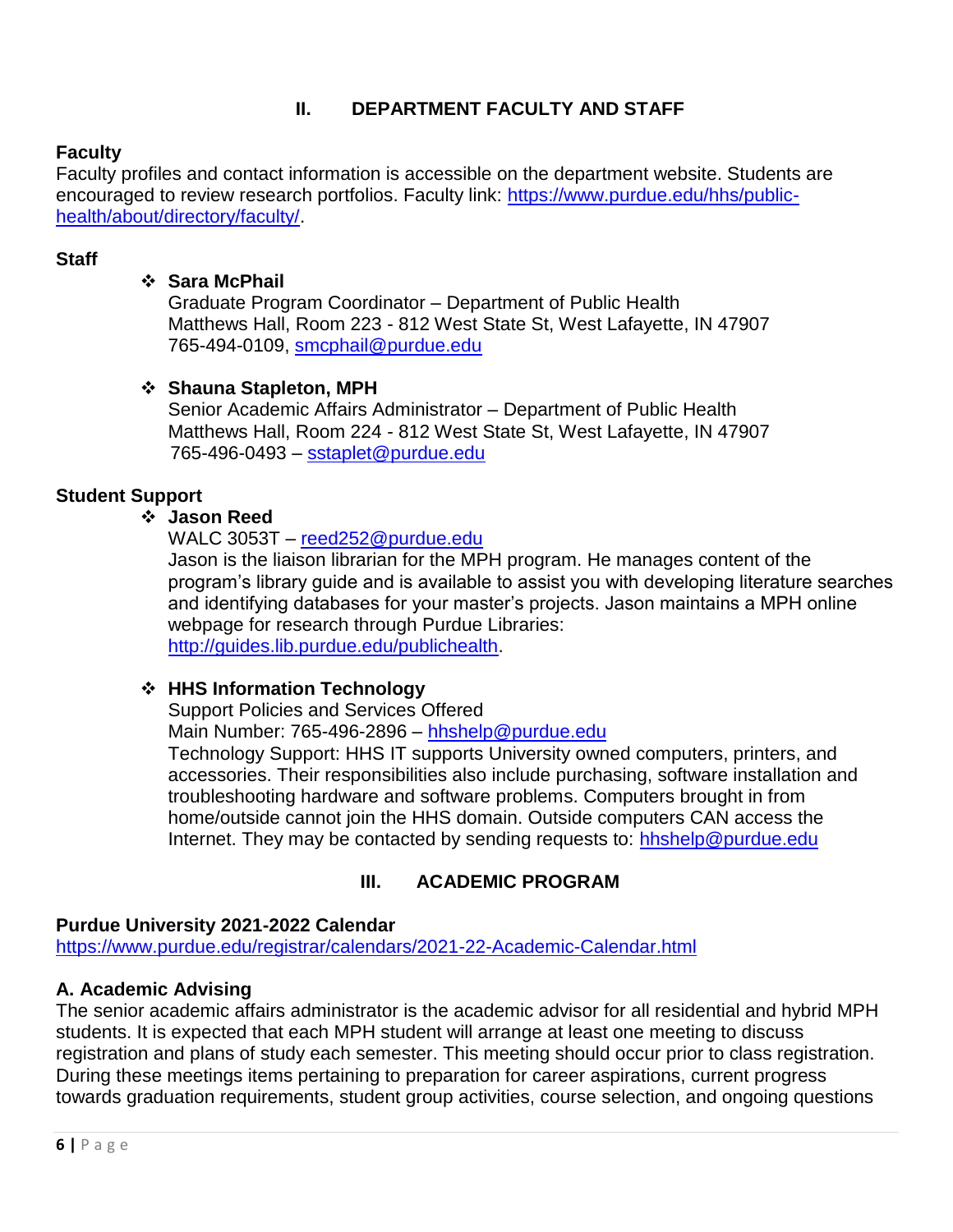and/or concerns will be discussed. Students can make an appointment with the senior academic affairs administrator through [BoilerConnect.](https://www.purdue.edu/apps/account/cas/login?service=https%3A%2F%2Fwww.purdue.edu%2Fapps%2Fidphs%2FAuthn%2FExtCas%3Fconversation%3De1s1&renew=true&entityId=https%3A%2F%2Fshibboleth.gradesfirst.com%2FShibboleth.sso) Appointments are available in-person or virtual.

# <span id="page-7-0"></span>**B. Registration**

# **Residential Students (fully on campus)**

Students self-register for residential courses through the scheduling assistant on ["My Purdue.](https://wl.mypurdue.purdue.edu/)" The registrar offers [how-to-videos](https://www.purdue.edu/registrar/currentStudents/index.html) on their website. In many cases, courses require instructor or departmental approval, in these instances students will proceed with registration in the scheduling assistant. After selecting submit schedule you will be prompted to select the Request Approvals button. You will then leave a note on why you are eligible for this course.

Purdue University considers graduate students enrolled in 8 or more credit hours to be full time. The MPH program allows students to choose the number of credit hours to take each semester based on their discussion with the senior academic affairs administrator and individual circumstances. Students pursuing part-time status will likely require more than 2 years to complete the degree.

*Often, residential students choose to take one or two online courses over the summer or due to personal circumstance. This is called online hopping. To register for an online course as an online course hopper, the student will seek approval from the senior academic affairs administrator and then complete the online request form.* 

## **Hybrid Students (12-18 credits taken online)**

Hybrid students need to register for residential courses through MyPurdue.purdue.edu and complete the online course request form for online courses. Courses for hybrid students are a mixture of oncampus and online options. Online courses are run as 8-week modules, while residential courses are the typical 16-week semester. It is important for hybrid students to meet with the Senior Academic Affairs Administrator to plan their curriculum.

**Exam/Degree Only registration:** This is a specially priced registration (about \$205) for students who have all course work on the plan of study completed and need only to finish or present their final project. The deadline is about one month earlier than the regular exam/deposit deadline. Students who do not make the deadline must change the registration to the required number of credits and pay the difference in fees. Non-thesis students can only register this way one time. This registration must be approved and entered by the Graduate School and requires a form 23 signed by your advisor.

**Failure to Register:** Should a student go three terms without enrolling in a course, the student will be required to reapply to the Purdue Graduate School.

# <span id="page-7-1"></span>**C. Competencies**

<span id="page-7-2"></span>The MPH program is a competency-based program. This means that students are evaluated based on their mastery of the following competencies. Training on competencies includes, but is not limited to, coursework, internship experiences, seminar participation and Public Health Student Association involvement. Students are responsible for ensuring competencies are mastered through these various activities.

# **CORE COMPETENCIES**

**Evidence-based Approaches to Public Health**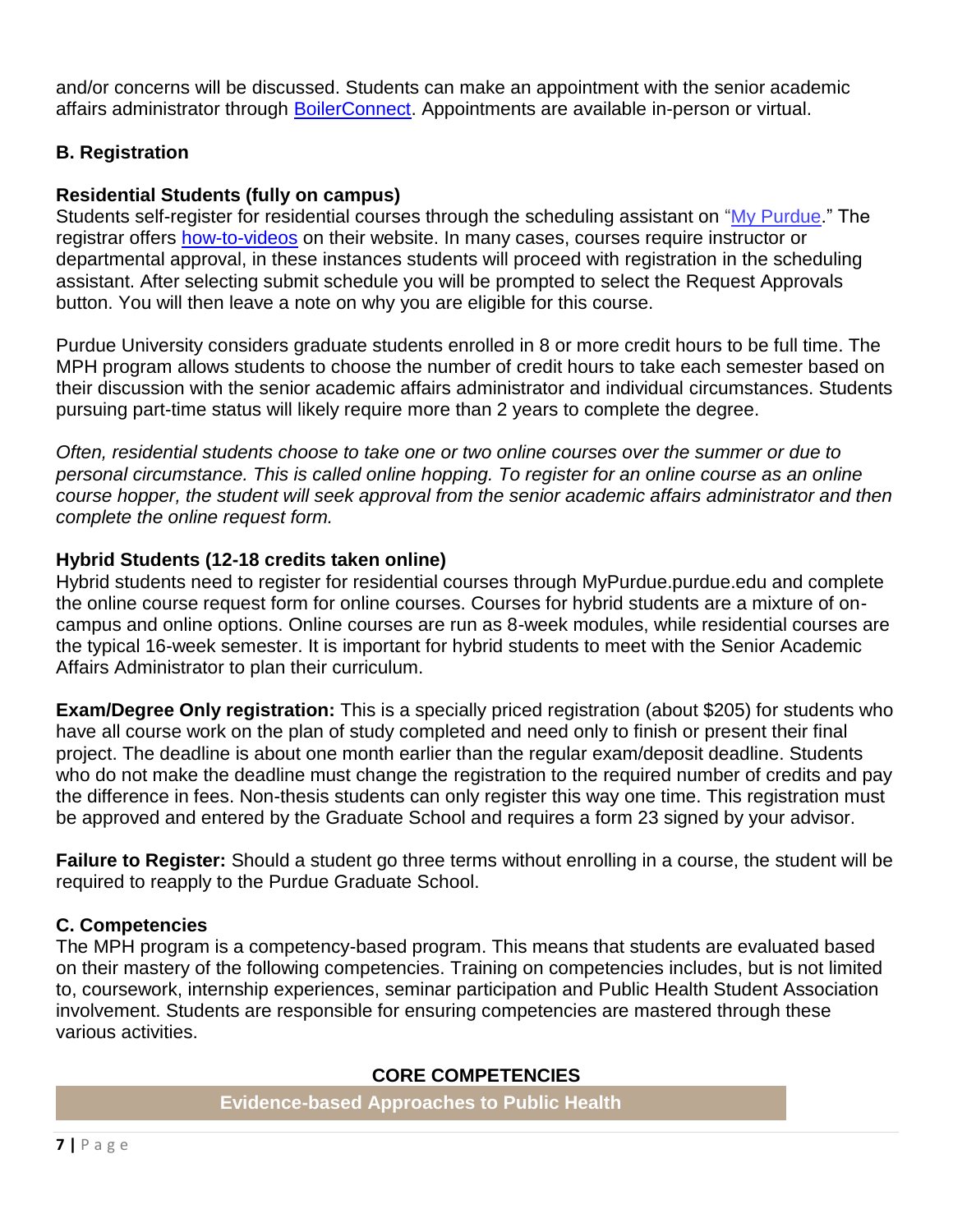- 1. Apply epidemiological methods to the breadth of settings and situations in public health practice
- 2. Select quantitative and qualitative data collection methods appropriate for a given public health context
- 3. Analyze quantitative and qualitative data using biostatistics, informatics, computerbased programming and software, as appropriate
- 4. Interpret results of data analysis for public health research, policy or practice

# **Public Health & Health Care Systems**

- 5. Compare the organization, structure and function of health care, public health and regulatory systems across national and international settings
- 6. Discuss the means by which structural bias, social inequities and racism undermine health and create challenges to achieving health equity at organizational, community and societal levels

# **Planning & Management to Promote Health**

- 7. Assess population needs, assets and capacities that affect communities' health
- 8. Apply awareness of cultural values and practices to the design or implementation of public health policies or programs
- 9. Design a population-based policy, program, project or intervention
- 10.Explain basic principles and tools of budget and resource management

# **Policy in Public Health**

- 11.Discuss multiple dimensions of the policy-making process, including the roles of ethics and evidence
- 12.Propose strategies to identify stakeholders and build coalitions and partnerships for influencing public health outcomes
- 13.Advocate for political, social or economic policies and programs that will improve health in diverse populations
- 14.Evaluate policies for their impact on public health and health equity

# **Leadership**

- 15.Apply principles of leadership, governance and management, which include creating a vision, empowering others, fostering collaboration and guiding decision making
- 16.Apply negotiation and mediation skills to address organizational or community challenges

# **Communication**

- 17.Select communication strategies for different audiences and sectors
- 18.Communicate audience-appropriate public health content, both in writing and through oral presentation
- 19.Describe the importance of cultural competence in communicating public health content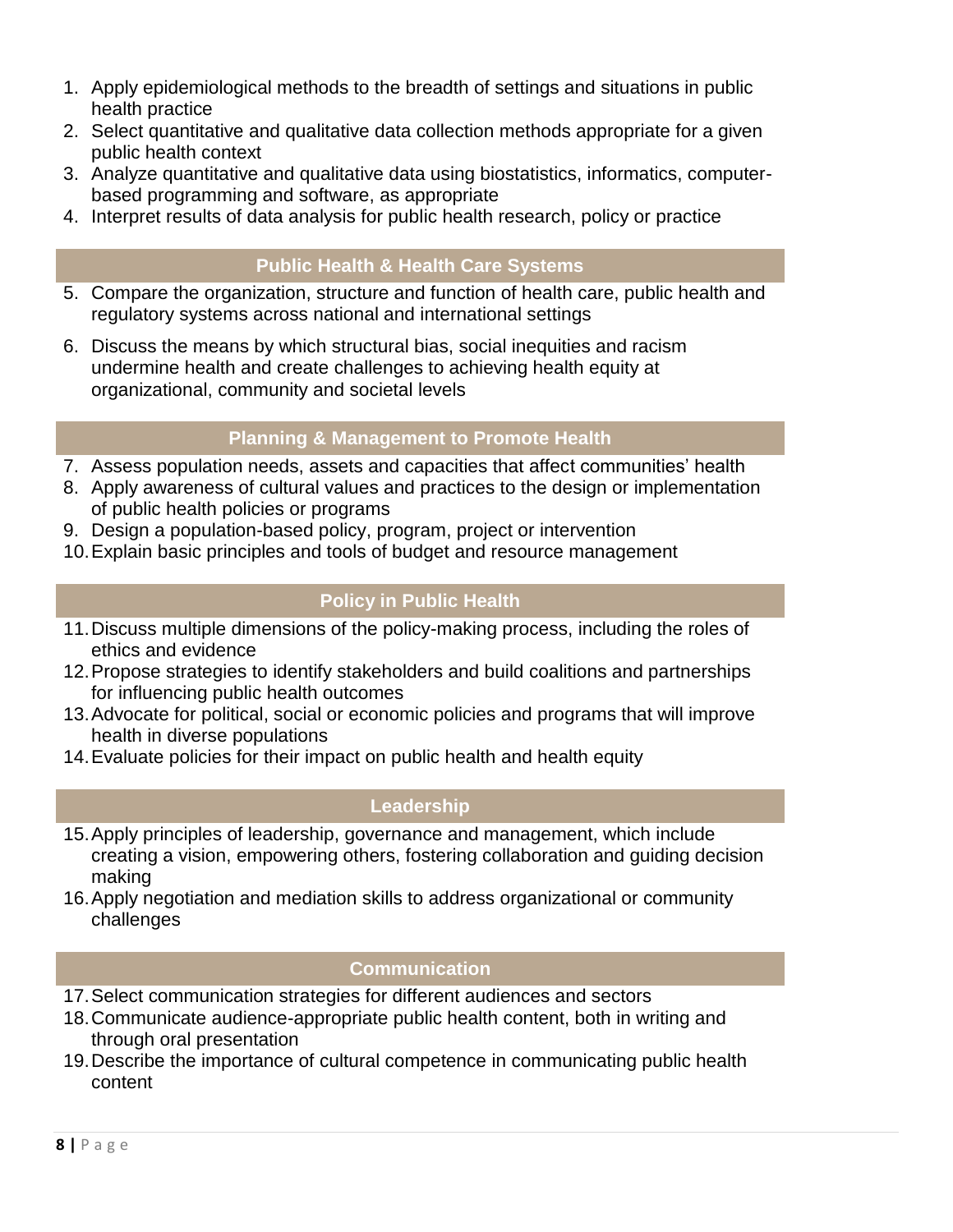# **Inter-professional Practice**

## 20.Perform effectively on interprofessional teams

# **Systems Thinking**

21.Apply systems thinking tools to a public health issue

## **CONCENTRATION COMPETENCIES\***

#### **Family and Community Health**

- <span id="page-9-0"></span>1. Critically evaluate the social, biological, political, cultural, legal, economic and environmental factors affecting the health of families and communities
- 2. Evaluate health programs and policies through the application of appropriate quantitative and qualitative methods, models, theories, and best practices
- 3. Prioritize community needs, concerns, and resources when addressing family and community health issues
- 4. Critically evaluate the factors that create, perpetuate and ultimately eliminate health disparities
- 5. Demonstrate communication skills and strategies for promotion of family and community health

## **Health Statistics**

- 1. Demonstrate the ability to properly design variables, validate, manipulate, store, and maintain public health data sets
- 2. Demonstrate mastery of at least one statistical software package commonly used to assess public health issues
- 3. Select and apply the most appropriate statistical approaches to address public health issues
- 4. Evaluate the limitations of statistical evidence (e.g., validity, reliability, sample size, bias, generalizability)
- 5. Communicate data and quantitative information to professionals and the public using a variety of approaches

<span id="page-9-1"></span>\*The environmental health concentration has been retired and all students currently in this area must graduate by May 2023. New students cannot pursue environmental health.

## <span id="page-9-2"></span>**D. Curriculum**

Public health students gain proficiency through 42 credits of coursework in the areas of epidemiology, biostatistics, health system administration and management, environmental health sciences, and social and behavioral sciences. To reinforce and apply this knowledge base, training in public health also includes a 200-hour practicum tailored to each student's area of interest and a community-based culminating experience.

## <span id="page-9-3"></span>**Degree Tracks**

The MPH program offers three tracks for students to pursue.

 **Combined MPH (4+1):** Students completing a bachelor's degree in the College of Health and Human Sciences and selected other departments at Purdue may apply for admission to the MPH program in their junior year. Undergraduate and graduate courses will be combined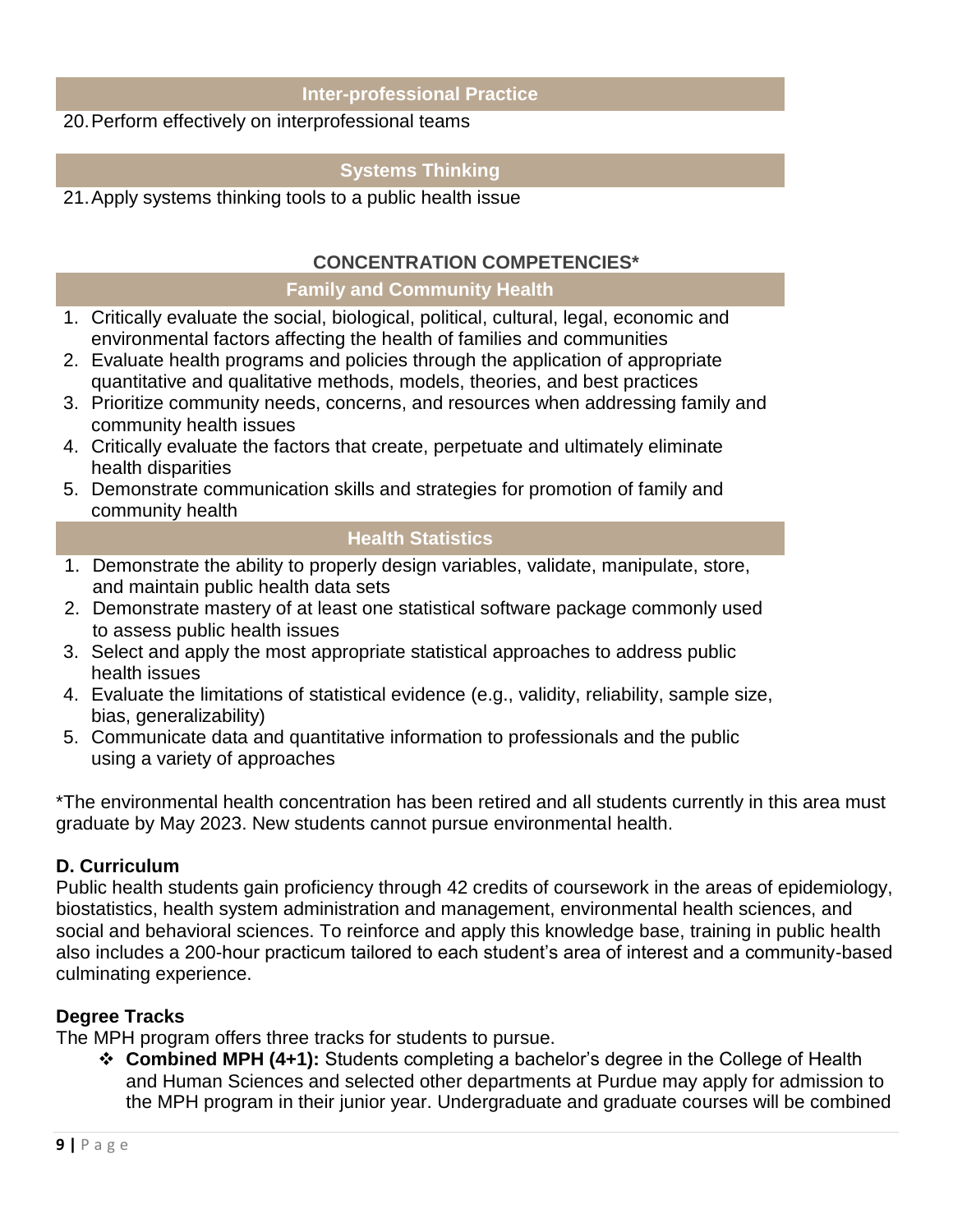over the next two years, allowing full-time students to complete both the BS and MPH degrees in five years.

- **Standalone MPH:** Students with a bachelor's degree who meet stipulated eligibility criteria may be admitted directly to the College of Health and Human Sciences to pursue the MPH degree. With full-time study, this track typically requires 2 years to complete.
- **Dual Degree MS/MA/PhD +MPH:** Students interested in pursuing an MPH in combination with another graduate degree must apply to the academic unit of their choosing for admission to that unit's graduate program. Students may also apply to the MPH program at the time of initial application for graduate study or subsequently during graduate training. In consultation, with the student's advisor and academic unit head, the student may be admitted to the MPH program and pursue both degrees. It is expected that full-time study for both degrees will require an additional one or two semesters of enrollment.

# <span id="page-10-0"></span>**Delivery Methods**

The MPH degree offers three delivery methods to fit the needs of students.

- **Residential/Campus:** residential students complete 100% of their coursework on campus.
- **Hybrid:** Hybrid students complete 12-18 credits online and the remaining credits on campus.
- **Online:** all online students complete 100% of their coursework through distance delivery. Family and Community Health is the only fully online concentration.

# <span id="page-10-1"></span>**Concentrations**

- **Family and Community Health (campus and online):** The health and well-being of individuals depends heavily on their families and the communities where they live. The family unit continues to evolve. Single parenthood is rising, gender roles are transforming and recognition of same-sex couples is growing. Meanwhile, racial and economic disparities are challenging governments, health systems, schools and other institutions that serve our communities. However, these changes and challenges present opportunities to address important population health issues. Students pursuing the Family and Community Health Concentration will gain an understanding of the dynamics of these institutions and settings, approaches to assess them, methods to promote health, and skills to evaluate programs.
- **Health Statistics (campus only):** Advances in data acquisition and storage have led to the availability of vast quantities of data. This information can provide the basis for sound decision-making and policy development, but this requires knowledge of the theory and practice of statistical analyses. Additionally, there is a growing demand for professionals trained to manage and interpret large databases and to advance information technology. Purdue faculty engaged in the Statistical Bioinformatics Center and in other departments contribute expertise at many centers across campus including the Bindley Bioscience Center, Center for the Environment, Discover Learning Center and Regenstrief Center for Healthcare Engineering. Such collaborations provide valuable training opportunities for students interested in applied statistical decision-making to promote population health.

# <span id="page-10-2"></span>**Courses**

The curriculum consists of 42 credits hours: 18 core, 15 concentration, 3 elective, 3 practicum, and 3 culminating experience. There are five core areas of public health: biostatistics, epidemiology, environmental health, health administration and policy, and social and behavioral sciences. Each student will take a course in all five of these core areas along with an integrative course on design and analysis of public health interventions. After the core courses have been completed, students are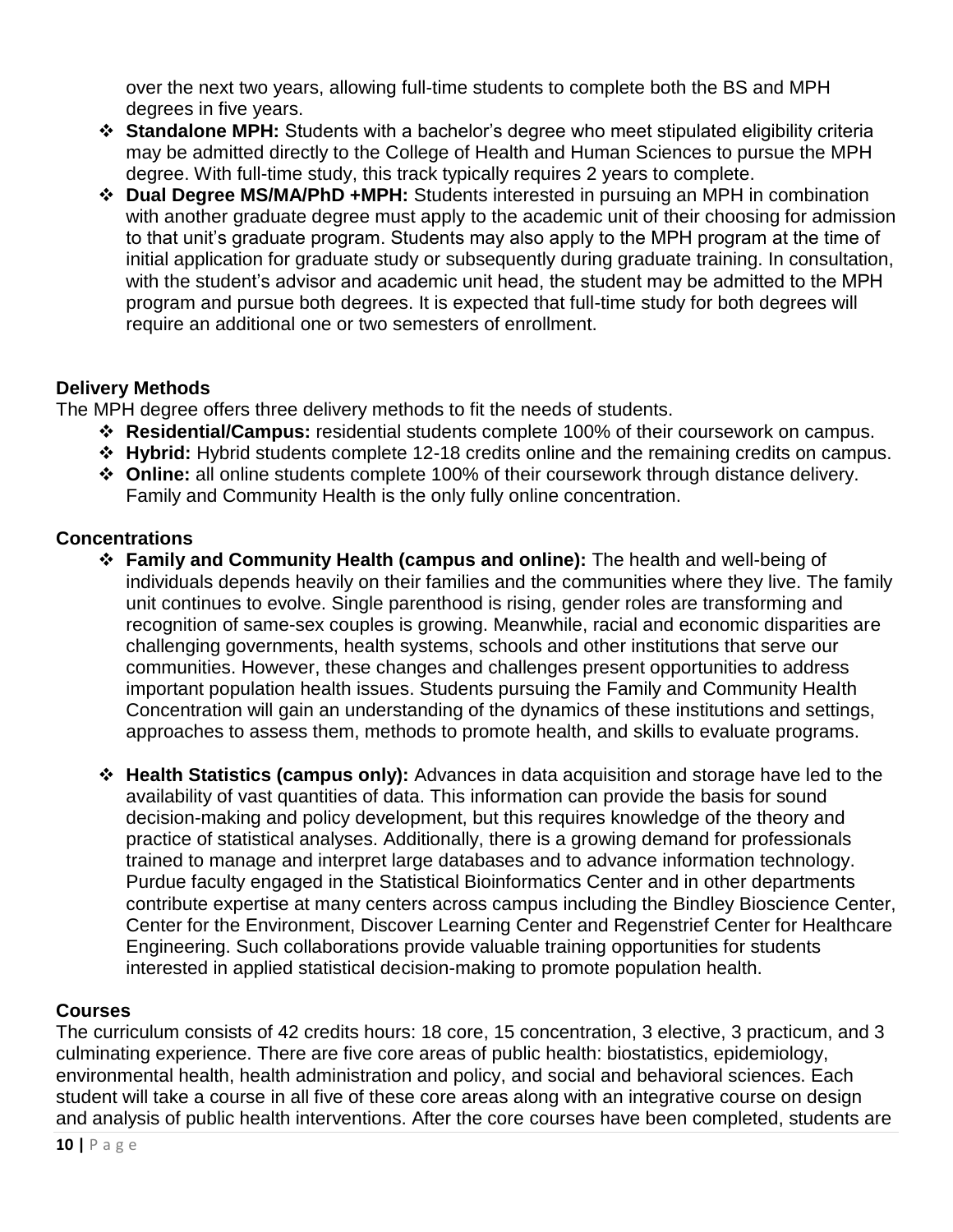eligible for their practicum experience. Working with the Senior Academic Affairs Administrator, students will choose concentration courses. The concentration courses chosen must address all concentration competencies before the plan of study will be approved.

# **MPH CORE COURSES**

# **PUBH 601** – Introduction to Quantitative Methods of Public Health

Acquaints students with the basic concepts and methods of statistics, the applications, and their interpretation as used in public health. Students learn basic terminology and its meaning, how to calculate various statistical measures and indices, how to quantify health relationships, and how to compute and interpret inferential statistical techniques. Students will acquire the ability to utilize statistical software as a tool to facilitate the processing, editing, storing, displaying, analysis, and interpretation of health research-related data.

# **PUBH 602** – Theoretical Foundations of Health Behavior

Examines the theoretical foundations of health behavior. Emphasizes the development of a conceptual framework for understanding and facilitating behavior enhancement, elimination, and/or maintenance in health promotion and education. Focuses on current theories regarding health-related behaviors

# **HSCI 547** – Fundamentals of Epidemiology

The use of epidemiological methods to study the adverse effects of environmental agents on human health. Study designs, association and causation, statistical analysis, bias and confounding, modeling of exposure-response relationships, molecular epidemiology, and investigation of disease outbreaks. The emphasis of the course is on analytical studies, quantitative measures of association, and critical readings of current literature.

# **PUBH 604** – Public Health Administration

This course provides a learning laboratory experience for students to appreciate the economic metrics for effective delivery of healthcare and to apply the business concepts of strategic marketing and management to the health context through exploring a variety of settings and building business models for initiatives/programs of the case organizations.

# **HSCI 575** – Introduction to Environmental Health

An introduction to chemical, physical and biological factors in the environment that affect the health of the community. This course examines health issues, scientific understanding of causes and approaches to the control of major environmental health problems in industrialized and developed countries.

# **PUBH 606** – Design and Analysis of Public Health Interventions

Addresses professional competencies in design, implementation, evaluation and diffusion of health interventions in community settings. Program planning paradigms, determinants of health behavior, and behavior change strategies serve as a basis for analyzing health interventions.

\*Below are the concentration course guides. Concentration courses are offered by their home departments and are **subject to change**. As always, the MPH will work to provide you the most updated course list each semester. Graduate courses are not always offered yearly, and titles and course numbers can change.

# **Health Statistics**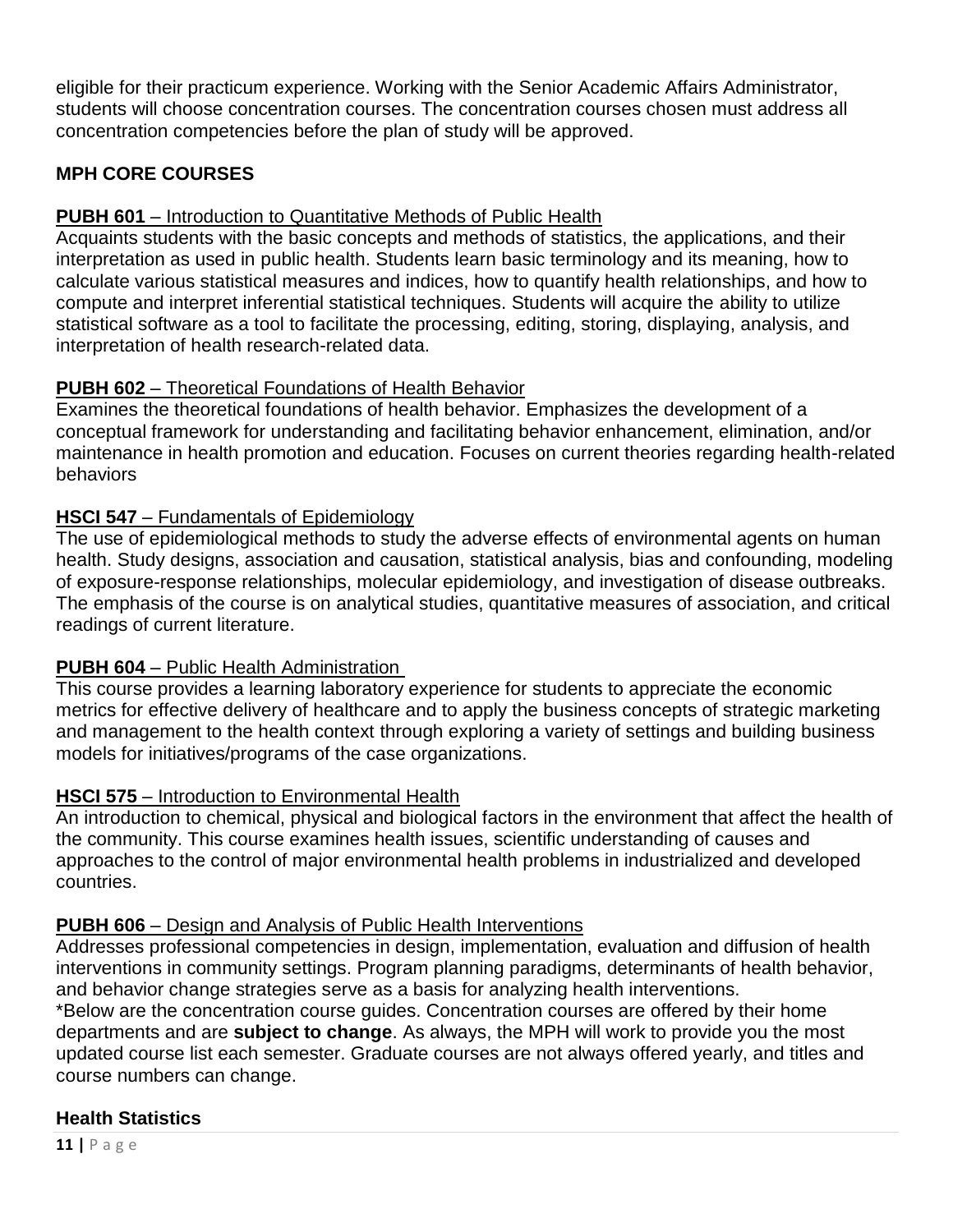| Course #                            | <b>Title</b>                                              | <b>Competencies</b> | <b>Credits</b> |
|-------------------------------------|-----------------------------------------------------------|---------------------|----------------|
|                                     | <b>REQUIRED</b>                                           |                     |                |
| <b>STAT 512/</b><br><b>HDFS 590</b> | Applied Regression Analysis OR Linear Regression          |                     | 3/4            |
| <b>STAT 506</b>                     | Statistical Programming and Data Management               | 1. 2                |                |
| <b>PUBH 525</b>                     | Statistical Methods for Public Health Evaluation          | 3, 5                |                |
| <b>PUBH 590</b>                     | Design and Analysis of Randomized Trials in Public Health | 4                   |                |

| <b>CONCENTRATION SELECTIVES - CHOOSE 3 CREDITS</b> |                                                         |          |
|----------------------------------------------------|---------------------------------------------------------|----------|
| <b>ASM 540</b>                                     | Geographic Information Systems Application              | 3        |
| <b>CPB 619</b>                                     | Design, Conduct, and Analysis of Clinical Trials        | າ        |
| <b>CPB 626</b>                                     | Design and Analysis of Epidemiologic Studies            | 3        |
| <b>EDPS 607</b>                                    | Mixed Methods Research Designs and Application          | 3        |
| <b>HSCI 520</b>                                    | <b>Risk Assessment</b>                                  | 3        |
| <b>PUBH 590</b>                                    | <b>Advanced Epidemiology</b>                            | 3        |
| <b>PUBH 590</b>                                    | Epidemiology Module 1 -2 (repeatable up to 3 credits)   |          |
| <b>PUBH 694</b>                                    | Public Health Independent Research or Study             | Variable |
| <b>STAT 524</b>                                    | Applied Multivariate Analysis (Fall) (Pre-Req STAT 512) | 3        |
| <b>STAT 522</b>                                    | Sampling and Survey Techniques (Spring)                 | 3        |

# **Family and Community Health**

| Course #           | <b>Title</b>                                | <b>Competenci</b> | <b>Credit</b> |
|--------------------|---------------------------------------------|-------------------|---------------|
|                    |                                             | es                | S             |
| <b>REQUIRED</b>    |                                             |                   |               |
| <b>PUBH 547</b>    | Public Health Program and Policy Evaluation | 2,3               | 3             |
| <b>PUBH 590</b>    | <b>Health Counseling</b>                    | 5                 | 3             |
| <b>PUBH 590 OR</b> | Family and Child Health Policy OR*          | 1,3 (family       | 3             |
| <b>HDFS 590</b>    | <b>Families and Health</b>                  | focus)            |               |
|                    |                                             |                   |               |
| <b>PUBH 511 OR</b> | Foundations of Global Health OR*            | 1 (community      | -3            |
| <b>PUBH 501</b>    | Introduction to Health Equity               | focus), 4         |               |

\*Students are required to take one of these courses, but may also take both to complete their concentration credits.

| <b>CONCENTRATION SELECTIVES - CHOOSE 3 CREDITS</b> |                                                           |          |
|----------------------------------------------------|-----------------------------------------------------------|----------|
| <b>Brian Lamb School of Communications</b>         |                                                           |          |
| <b>COM 576/478</b>                                 | Health Communication OR Health Communication Campaigns    | 3        |
| <b>COM 676</b>                                     | Special Topics in Health Communication**                  | 3        |
|                                                    | <b>Department of Human Development and Family Studies</b> |          |
| <b>HDFS 590</b>                                    | <b>Families and Health</b>                                | 3        |
| <b>HDFS 590</b>                                    | Research in Child Obesity                                 | 3        |
| <b>Department of Public Health</b>                 |                                                           |          |
| <b>PUBH 543</b>                                    | <b>Physical Activity and Public Health</b>                | 3        |
| <b>PUBH 590</b>                                    | <b>Health Counseling</b>                                  | 3        |
| <b>PUBH 590</b>                                    | Cancer in Public Health                                   | 3        |
| <b>PUBH 511</b>                                    | Introduction to Global Health                             | 3        |
| <b>PUBH 590</b>                                    | Families and Child Health Policy                          | 3        |
| <b>PUBH 590</b>                                    | Human Sexuality and Sexual Health                         | 3        |
| <b>PUBH 590</b>                                    | Healthcare Administration and Policy                      | 3        |
| <b>PUBH 695</b>                                    | Public Health Independent Research or Study               | Variable |
|                                                    | <b>Department of Nutrition Science</b>                    |          |
| <b>NUTR 532</b>                                    | <b>World Food Problems</b>                                | 3        |
| <b>NUTR 590</b>                                    | <b>Food Policy</b>                                        | 3        |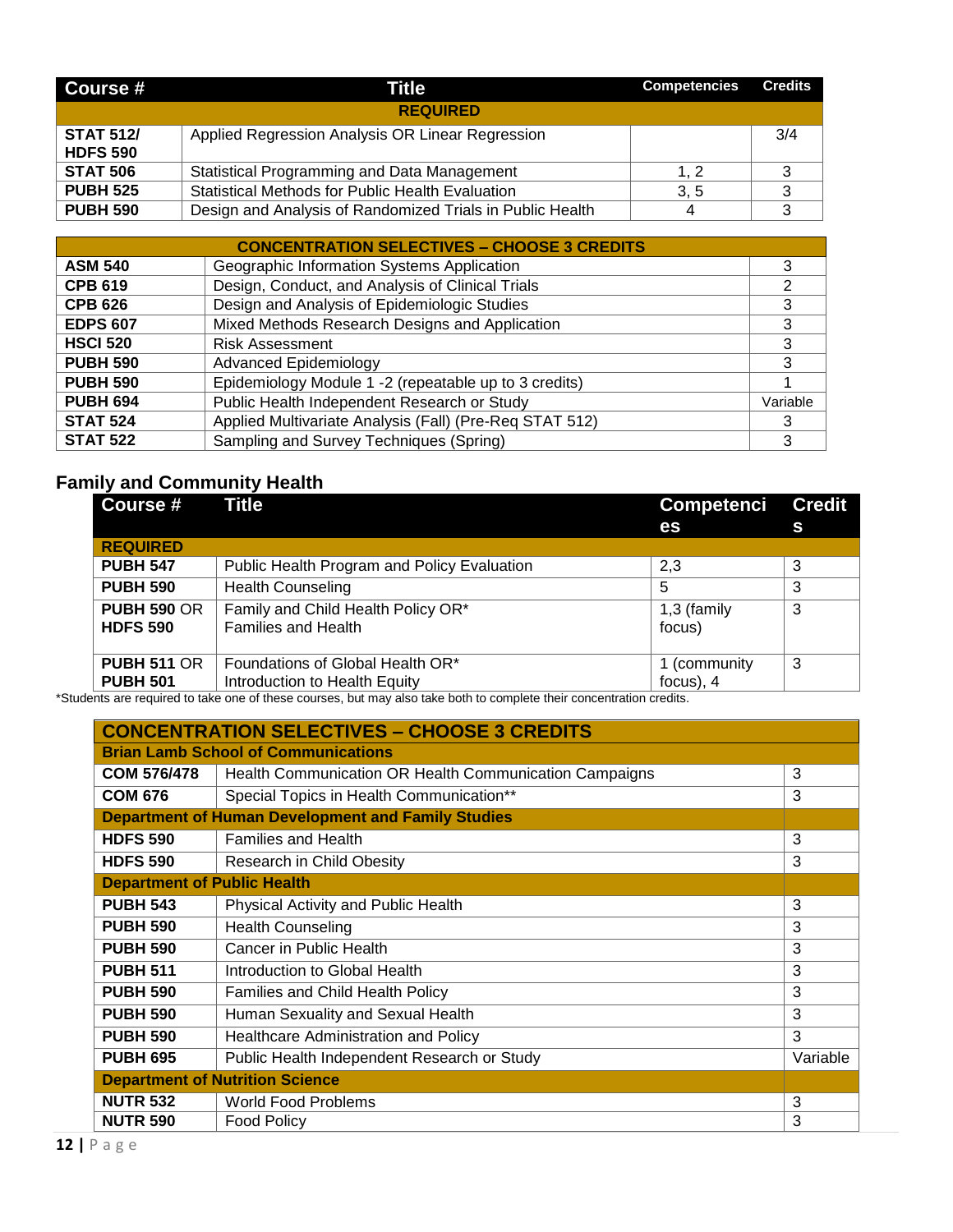| <b>School of Nursing</b>                             |                                                    |   |
|------------------------------------------------------|----------------------------------------------------|---|
| <b>NUR 67800</b>                                     | <b>Health Economics and Finance</b>                | 3 |
| <b>NUR 69060</b>                                     | Innovative Care/Innovations in Healthcare Delivery | 3 |
|                                                      | <b>Department of Political Science</b>             |   |
| <b>POL 524</b>                                       | Public Policy and the Family                       | 3 |
| <b>POL 620</b>                                       | Pro-seminar: Public Policy                         | 3 |
| <b>Department of Sociology</b>                       |                                                    |   |
| <b>SOC 611</b>                                       | Social Inequality: Class, Race, and Gender         | 3 |
| <b>SOC 674</b>                                       | Seminar in Medical Sociology**                     | 3 |
| <b>Department of Agricultural Systems Management</b> |                                                    |   |
| <b>ASM 540</b>                                       | <b>Geographic Information Systems</b>              | 3 |

\*\*The Brian Lamb School of Communications and Department of Sociology offer various courses related to public health each year. Once those are announced and approved, MPH students may consider taking these courses.

## <span id="page-13-0"></span>**iv. Course Substitution Policy**

Students may petition to substitute or waive required coursework. All petitions must clearly explain what is being requested and why. They must, when appropriate, have a memo from the course instructor attached. Petitions should be submitted two weeks prior to the final meeting of the Professional Graduate Committee in the spring or fall. Students should request the course substitution petition form from the graduate coordinator.

#### <span id="page-13-1"></span>**v. Independent Research Policy**

Students may petition to include independent research on their MPH plan of study. All petitions must clearly explain what is being requested and why. They must, when appropriate, have a memo from the faculty researcher attached.

Petitions should be submitted to the graduate coordinator two weeks prior to the final meeting of the Professional Graduate Committee (spring or fall) in the semester before the start of the research experience.

#### Requirements

- 1. No more than 6 credits of independent research credits will be permitted on a plan of study.
- 2. Students who want to include independent research credits on their plan of study may use up to 3 credits of their concentration coursework so long as the following guidelines are met:
	- Research credits may not replace required courses.
	- Research credits may not replace required courses within concentration categories.
	- The research should complement the training of the concentration competencies.
	- The independent research credits must be public health focused.
	- The experience should enhance the student's professional training.
- 3. Students may use elective credits for independent research credits so long as the following guidelines are met:
	- The independent research credits must be public health focused.
	- The research should complement the training of the concentration or core competencies.
	- The independent research credits must be public health focused.
	- The experience should enhance the student's professional training.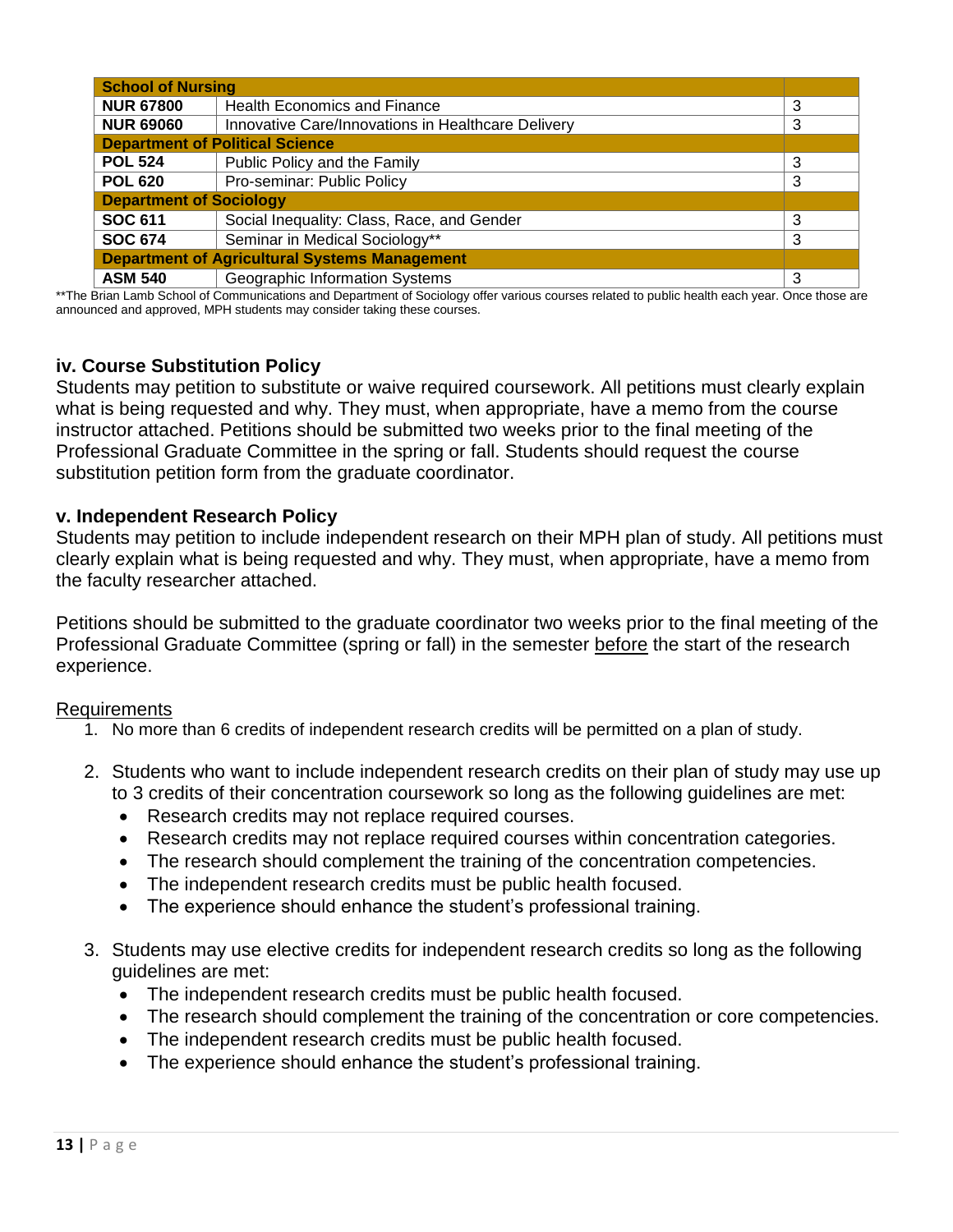4. Independent research credits are not meant for dual-degree students to count MS and PhD thesis credits towards their plans of study. The focus of independent research credits for the MPH is to enhance research skills and knowledge in the field of public health.

# <span id="page-14-0"></span>**v. Course Repetition and Grade Policies**

Students may repeat a course or similar course that meets the same curriculum requirements no more than two additional times.

**Core Course Requirement:** minimum cumulative GPA of 3.0 and 80% or higher earned in all core courses.

**Concentration and Elective Course Requirement:** 80% or higher. Students may receive a grade equivalent to 70-79% on two courses.

# **Experiential Learning (Practicum and Culminating Project) Requirement:** 80% or higher.

*All courses included on the MPH plan of study must be graded with a letter grade. Pass/Not Pass or Satisfactory/Unsatisfactory graded courses will not be accepted by the Graduate School.* 

# <span id="page-14-1"></span>**vi. Practicum Experience**

## *Overview*

Students are required to complete a professional practicum as part of the Purdue University MPH program. The design of the practicum experience is based on the individual student's interests, past experience and academic training, unique ability and skills, public health goals, and the MPH curricular plan-of-study. MPH students must earn an 80% or higher to pass their MPH practicum experience.

The practicum requires 200 hours of internship experience directed by an approved on-site supervisor. Students take an active role in identifying potential practicum settings that are submitted for approval by the practicum instructor. The program is designed so that students can complete their practicum while working 25 hours/week over 8 weeks. If a student cannot complete the practicum within one term, they may appeal to extend the practicum over two consecutive semesters. This will be considered on a case-by-case basis.

Students must identify 10 competencies to cover during their practicum experience. At least three of these competencies must be core competencies in three different categories. The remaining seven may be a mixture of concentration and core competencies.

Practicum hours may be earned in a number of ways. During your MPH practicum, you will complete a major project and a secondary project. Other practicum activities may include making contributions to projects, assisting with public health interventions, as well as engaging in observation of practice, group initiatives and off-site planning and preparation. All MPH practicum activities will be approved by the site supervisor and practicum instructor.

## **The professional practicum is required of all Purdue MPH students. There is no waiver of the Purdue MPH Practicum and hours may not be applied retrospectively.**

The practicum may take place in the same setting as the student's current or past employment, but the experience must be: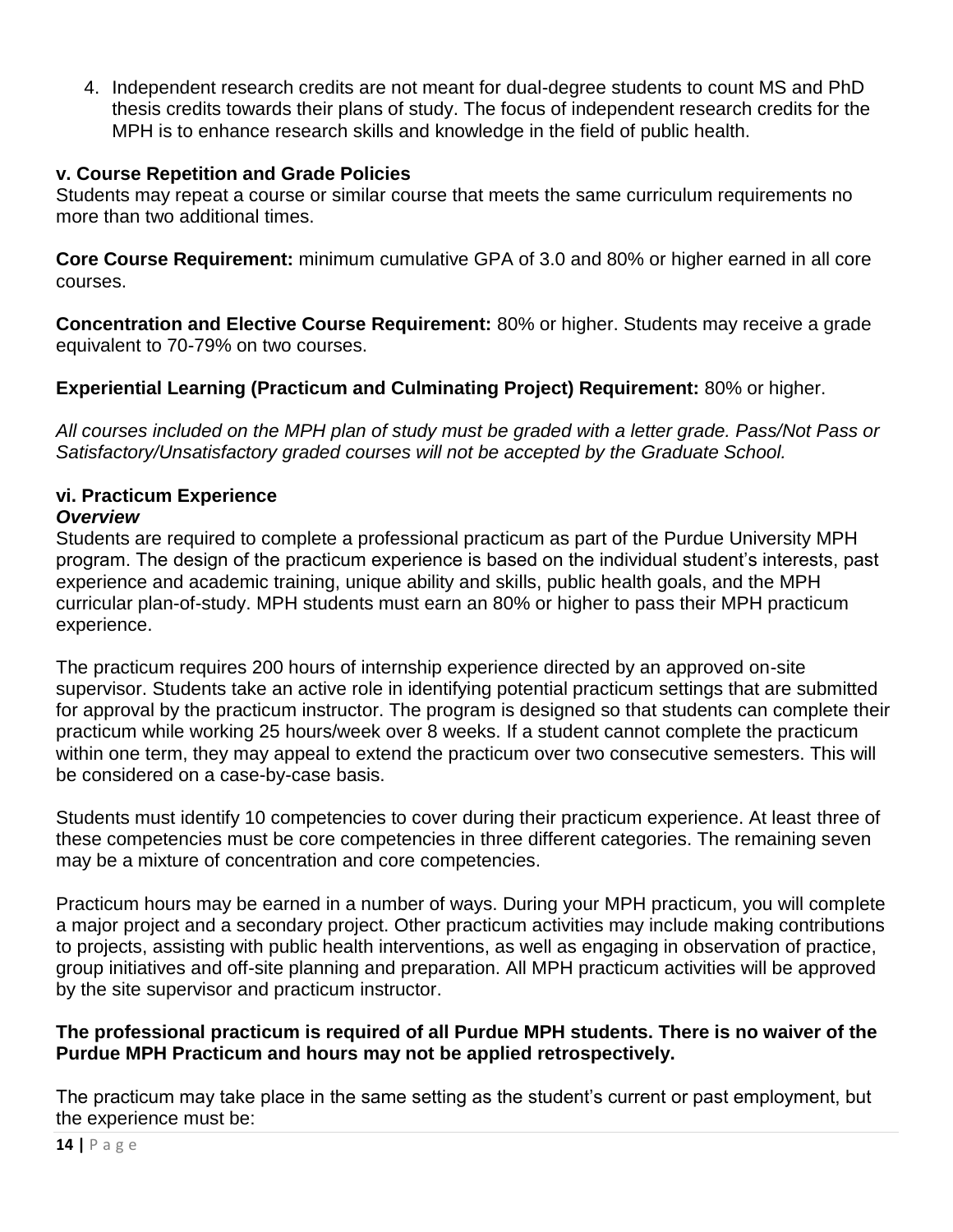- a) Different from their current or past employment responsibilities.
- b) Directed by a site supervisor who is not immediately responsible for their employment evaluations.

For a full listing of practicum procedures and policies request a practicum manual from the department of public health.

# *Practicum Eligibility*

The purpose of the practicum is to test the ability of public health students to apply core public health skills, tools, and knowledge to the workplace and to test their understanding of core public health program competencies. Students are expected to have a basic understanding of core public health knowledge before beginning their practicum experience.

To be eligible for the practicum experience, students must meet the following criteria:

- Adequately trained through coursework on all core MPH competencies
- $\div$  Completed the six core courses prior to the start of the practicum
- $\div$  Submission of all application materials by the designated deadlines.
- Enrollment in PUBH 607 Public Health Practicum
- ❖ Securement of liability insurance through Purdue

If a student meets most, but not all of the above requirements, due to extraordinary circumstances, they may petition the practicum instructor to start their practicum experience. These requests will be considered on an individual basis. A petition consists of a formal letter addressed to the practicum instructor from the student.

# <span id="page-15-0"></span>**E. Culminating Experience**

Each student must complete a culminating project that shows mastery of concepts learned throughout the program. MPH students will enroll in PUBH 608 Culminating Project and community agency in which to partner 5-10 months prior to graduation. Each student will then complete a 12 hour non-profit grant-writing workshop offered by Purdue Extension. Under the direction of the faculty mentor, the student will complete a grant application for their community partner.

Students must identify at least 10 competencies to address during their culminating project. These must be a mixture of concentration (at least two) and core competencies (at least three). Students will provide a short description on how their project will meet these competencies on the culminating project form prior to course approval. Refer to the culminating project manual for more details.

# <span id="page-15-1"></span>**F. Portfolio**

Each student is expected to update and maintain a portfolio throughout the MPH program. materials, core courses, practicum, and concentration. The checklist below describes the documents to be submitted. The portfolio should be maintained as a digital file. Details on how to submit virtually will be provided by the program. The portfolio must be finalized by the end of the student's final semester. Students should maintain and update their portfolios each semester.

| <b>Portfolio Checklist</b> |                           |
|----------------------------|---------------------------|
|                            | <b>Item</b>               |
|                            | I. Public Health Solution |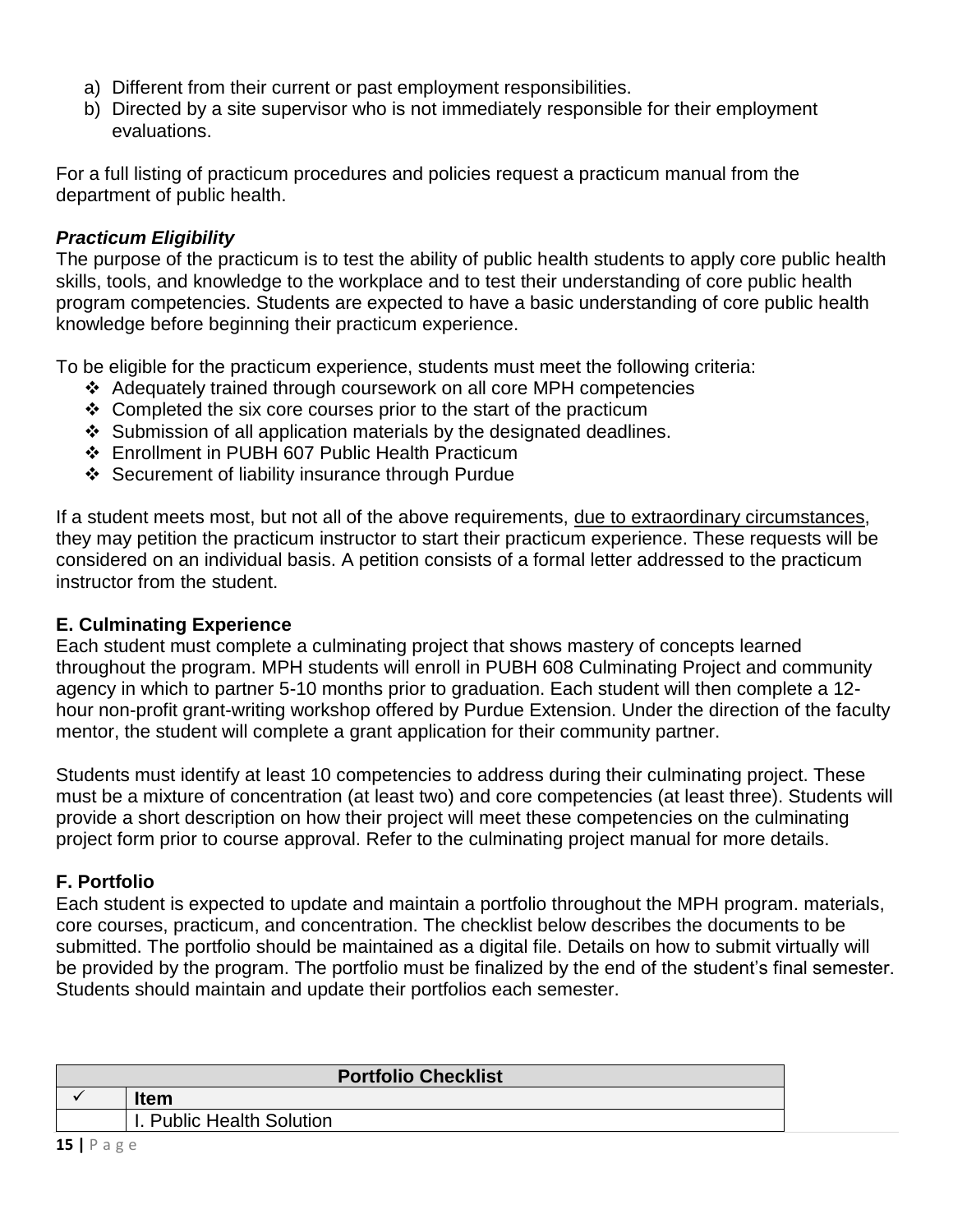| • Grant Proposal for Culminating Project                 |
|----------------------------------------------------------|
| • Grant Proposal Poster                                  |
| II. Practicum                                            |
| <b>Practicum Packet</b>                                  |
| III. Core Courses                                        |
| • Core Courses Final Projects                            |
| IV. Concentration and Electives                          |
| <b>Concentration and Elective Courses Final Projects</b> |

# <span id="page-16-0"></span>**G. Professional Development in Public Health Seminar**

Each month, the MPH program hosts a seminar focused on professional development. Meetings include guest speakers and professional development workshops. Students are expected to attend all sessions. If extreme circumstances prevent a student from attending a seminar, the student should immediately notify the graduate coordinator to discuss alternate plans.

# <span id="page-16-1"></span>**H. Graduation Requirements**

# <span id="page-16-2"></span>**i. Plan of Study**

Students must complete an online plan of study through their MyPurdue account [\(https://wl.mypurdue.purdue.edu/\)](https://www.purdue.edu/apps/account/cas/login?service=https%3A%2F%2Fwl.mypurdue.purdue.edu%2Fc%2Fportal%2Flogin). The plan of study should be started and completed as soon as possible. The plan of study must be approved at all levels before the start of the final semester of their studies. If the student fails to receive all the necessary approvals by this date, a \$200 late fee will be assigned by the Graduate School. The MPH Director should be listed as the chair of the plan of study committee. No other faculty members should be listed.

# <span id="page-16-3"></span>**ii. Graduation Checklist**

- □ 42 coursework credits completed
- □ 15 concentration credits completed
- □ 18 core credits completed with 80% or higher earned and a cumulative GPA of 3.0
- $\Box$  3 practicum credits with 80% or higher earned
- $\Box$  3 elective credits (selected from any of the approved concentration sheets)
- $\Box$  3 culminating project credits with a grade of 80% or higher
- $\Box$  No more than two grades that fall within the range of 70-79% in elective and concentration courses. All remaining courses must be 80% or higher
- $\Box$  Courses with a grade of 70% or lower will not be accepted for the plan of study
- $\Box$  No P/NP or S/UN graded courses on the plan of study
- $\Box$  Completion of the MPH program student portfolio
- □ Regular attendance at the Professional Development in Public Health Seminar
- $\Box$  Approval from all levels of plan of study before first day of final semester
- $\Box$  Registered for at least one credit during the semester in which they graduate

# <span id="page-16-4"></span>**I. Conditions for Continued Enrollment**

Some students are admitted into the MPH program with conditions. These conditions are stated in the MPH's letter of admittance and the official acceptance letter sent by the Graduate School. These conditions must be met before the student can file their plan of study for graduation. Specific information on grade and course requirements will be included in the acceptance letter from the MPH program. Students should consult with the Senior Academic Affairs Administrator, if they have questions.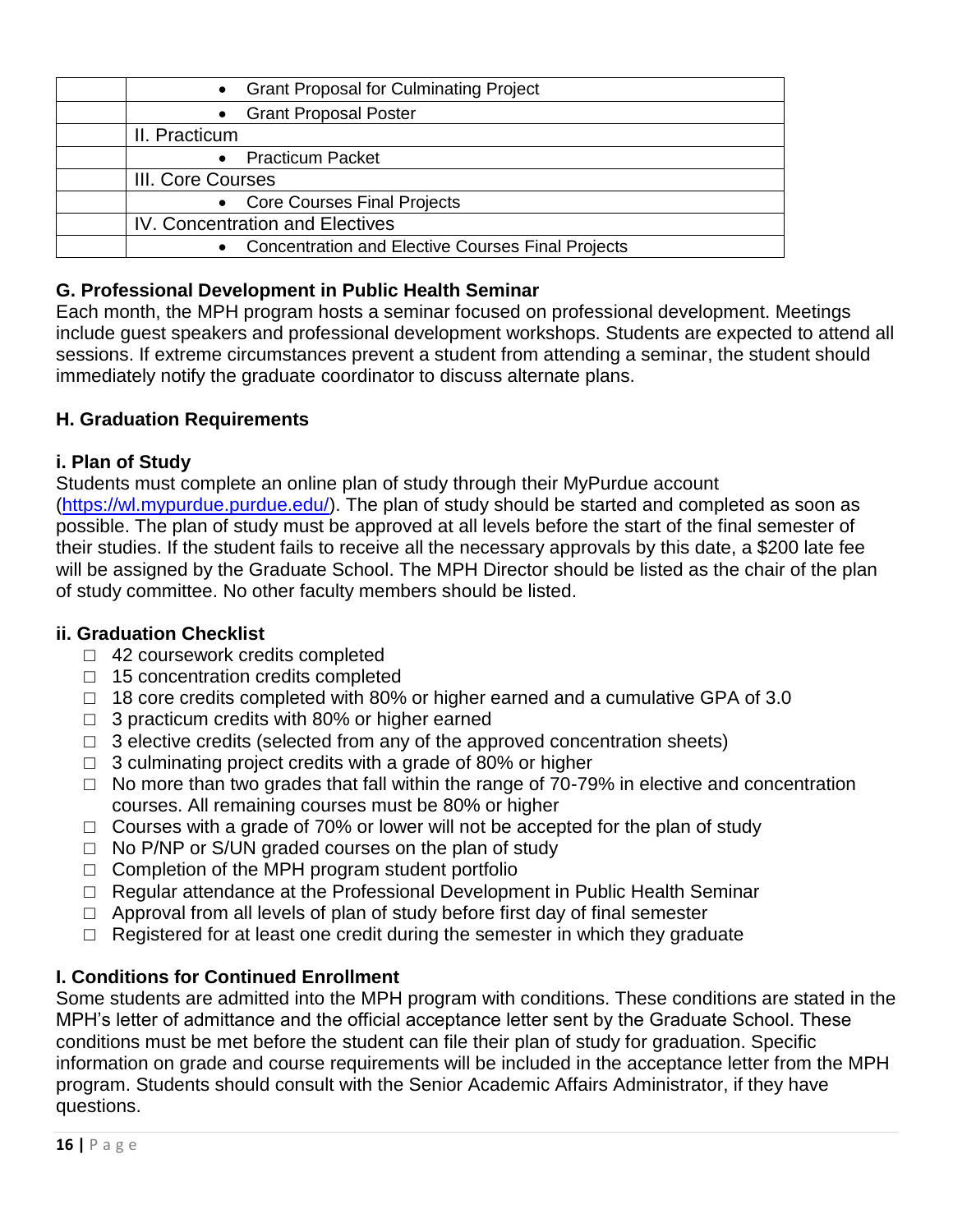# <span id="page-17-0"></span>**J. Conditions of Retention**

Public health students are expected to maintain a cumulative grade point average of 3.0 or higher, attend all seminars each semester, and submit their portfolio after 21 credits are completed to remain in the MPH program. If a student's GPA falls below the threshold values, they will receive a notification and be given one semester to raise their GPA to an acceptable level. If the student fails to meet the minimum requirements the following semester, they may be asked to leave the MPH program. If a student begins to notice difficulties with their grades, they should reach out to the Senior Academic Affairs Administrator for support. Other MPH students and the Public Health Student Association are able to offer advice on course material and study strategies for ongoing success.

# **IV. FUNDING**

<span id="page-17-1"></span>Master of Public Health students are not eligible for graduate assistantships or graduate staff appointments through the University because the MPH is a professional program. If a student is awarded a fellowship, they are only eligible for the room and board portion and not the tuition waiver. In addition, spousal and faculty/staff remissions will not apply for the MPH program. A student may not receive an assistantship from another department either. Funding obtained outside of the University may be acceptable. Students should check with the Bursar's Office to verify the acceptability of such support. Students should be prepared to pay their tuition.

# <span id="page-17-3"></span><span id="page-17-2"></span>**Mission**

# **V. PUBLIC HEALTH STUDENT ASSOCIATION**

The Public Health Student Association (PHSA) aims to promote an active community of Purdue graduate and undergraduate students who share a passion for the field of public health. We plan and participate in a variety of activities each semester, including academic and professional development events, outreach and service opportunities, and social functions.

# <span id="page-17-4"></span>**Purpose**

The MPH program strives to provide students with an education that will prepare them for future leadership roles in the public health sector upon graduation. The Public Health Student Association (PHSA) is an integral part of this education by providing opportunities for leadership, service, and socializing. The organization is run by the MPH graduate students and represents all MPH students in the MPH, whether part-time or full-time in status. For more information about PHSA visit [purduepublichealth.weebly.com.](http://purduepublichealth.weebly.com/)

# <span id="page-17-5"></span>**Structure**

The PHSA includes all MPH students. Officer elections are held in May of each year. The PHSA president is automatically included as the student representative on MPH executive committee to allow direct flow of student input to the Director and other program leaders. In addition, the student group is responsible for selecting the student representatives for the curriculum, accreditation, and practicum committees. These students should communicate regularly with all MPH students to solicit feedback on programmatic policies and plans and to provide updates to students on administrative issues.

# <span id="page-17-6"></span>**Activities**

Each year the student group engages in community-service and outreach, MPH informational sessions, professional development opportunities and a variety of social events. For instance, the PHSA develops a display for Spring Fest and activities for National Public Health Week in April as well as hosting speakers from around the state. The student group always welcomes new ideas for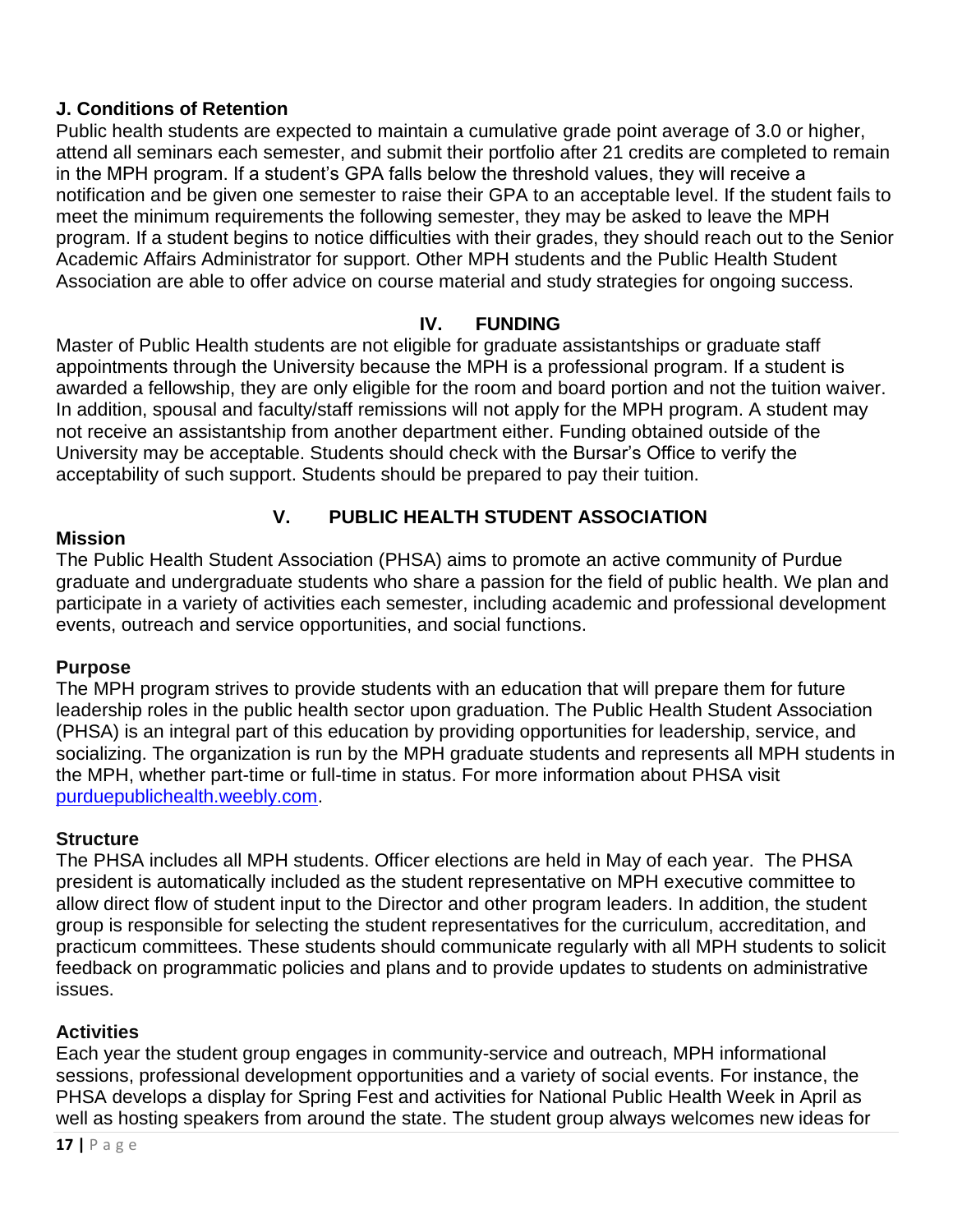enhancing the experiences of MPH students. The MPH highly recommends involvement with the student group for social support, networking and outreach opportunities, and as a way to have a voice in program improvements.

# <span id="page-18-0"></span>**Connect with the PHSA**

**Facebook:** [Purdue Public Health Student Association](https://www.facebook.com/PurduePHSA/) **Twitter:** [@PurduePHSA](https://twitter.com/purduephsa) **Instagram:** <https://www.instagram.com/purduepublichealth/?hl=en> **Boilerlink:** [boilerlink.purdue.edu/organization/phsa](https://boilerlink.purdue.edu/organization/phsa)

# **VI. GENERAL INFORMATION**

#### <span id="page-18-2"></span><span id="page-18-1"></span>**Social Media**

The MPH program maintains a **Facebook page, [Twitter account](https://twitter.com/PurduePubHealth)** with the handle @PurduePubHealth, and **Instagram page**. Students are encouraged to monitor and engage with these social media accounts.

## <span id="page-18-3"></span>**LinkedIn**

The MPH program maintains an alumni LinkedIn page. Through this format, the program is able to communicate job opportunities and connect alumni and students. Students are encouraged to maintain a professional profile and engage in this LinkedIn alumni group.

## <span id="page-18-4"></span>**Purdue University Identification (PUID)**

The Purdue ID Card proclaims students as a member of the Purdue community and is key in accessing essential campus services.

All persons affiliated with the University as a student, faculty or staff (regular, temporary or affiliate) will be assigned a PUID number upon joining the University community. It takes just a few minutes to get the Purdue ID Card. Students may visit the Purdue ID Card Office, on or after August 1<sup>st</sup>, on the ground floor, room 5, of Hovde Hall to get their photo taken and card issued.

Students will be required to show an official government-issued photo ID when picking up their card such as a driver's license, passport, military or state ID and asked to provide their 10-digit PUID number.

**What is my Purdue career account?** The career account will give electronic access to students' @purdue.edu email account and other electronic services. This account is created upon admittance to Purdue and is available for use as long as the student is affiliated with Purdue. Students can store files in their career account and access them anytime, anywhere on campus. The career account alias comprises the part of the students' email address before the @purdue.edu.

To activate their career account, students need their Purdue University Identification Number (PUID), which was provided in the online admission decision letter. (See the New Graduate Student Checklist's item 1, on page 2 of this document, for instructions on accessing your online letter.) Students will also need an initial account setup PIN. The initial account setup PIN is sent to students by email from the Graduate School's Admissions office after the student has reviewed their online admission decision letter. If a student has not yet reviewed their online admission decision letter from the Graduate School, they need to do so to receive their initial account setup PIN. Students need to access<https://www.purdue.edu/apps/account/AccountSetup> and use their PUID and PIN numbers to activate their account. For any questions regarding how to set up the career account, inquiries can be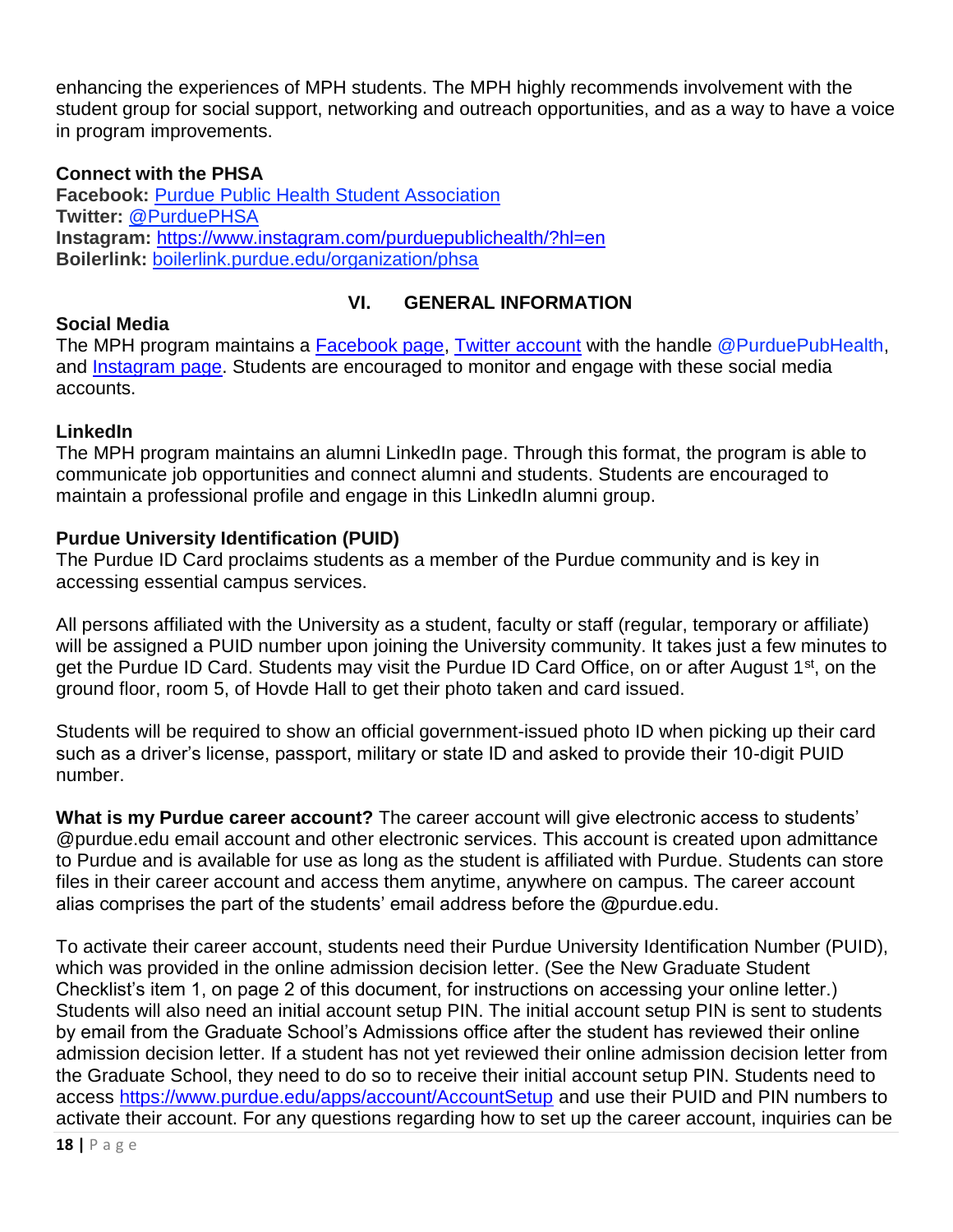sent by email or by calling ITaP at itap@purdue.edu or (765) 494-4000. Students need to be prepared to provide their career account login when contacting ITaP.

**What is My Purdue?** [https://wl.mypurdue.purdue.edu](https://wl.mypurdue.purdue.edu/) is the portal system where students can access their academic and financial account information. The software package is called Banner, so students may hear faculty and staff members refer to it by that name as well. Career account login and password information is used to log in to myPurdue. Some of the benefits of myPurdue include:

- Online course registration in real time
- Online credit card payment for tuition
- Access to financial aid information
- Access to personal information such as emergency contacts and mailing address

**What is Office 365?** [Office 365](https://www.itap.purdue.edu/shopping/software/product/office365.html) is Purdue students' primary email and calendaring service. This includes 50 GB of email storage and access to the Office 365 suite of collaboration tools and products. Also included is the ability to download Office 2016 on up to five personal devices (computers, tablets or phones) with Windows, OS X or iOS operating systems. Students can get started by going to [http://portal.office.com](http://portal.office.com/) and logging in with their Purdue username and password. For any questions, email or call **[ITaP](http://www.itap.purdue.edu/help/index.html)** at *itap@purdue.edu* or (765) 494-4000.

## <span id="page-19-0"></span>**Smoking Policy**

Smoking is prohibited on the West Lafayette Campus, except in designated smoking areas. Smoking is also prohibited in all vehicles owned or leased by Purdue University both on and off the campus. Smoking is permitted inside privately owned, closed vehicles. The designation of smoking areas on the West Lafayette Campus may be granted only by the Executive Vice President for Business and Finance and Treasurer, who may rescind such designations at any time.

When a university employee, student, or visitor enters the West Lafayette Campus, any Smoking Material shall be extinguished and disposed of in an appropriate receptacle at the perimeter of the West Lafayette Campus.

The sale, distribution, sampling, or advertisement of all tobacco products is prohibited on the West Lafayette Campus and at Purdue University-sponsored events.

Effective July 1, 2010, this policy supersedes any heretofore smoking regulations and prohibitions referenced in any other policies or executive memoranda. *Smoke Free West Lafayette Campus Policy I.4.2.* 

The entire smoking policy can be viewed by visiting the [University Policy Office website.](http://www.purdue.edu/policies/index.html)

# <span id="page-19-1"></span>**Anti-Harassment Policy**

Harassment in the workplace or the educational environment is unacceptable conduct and will not be tolerated. Purdue University is committed to maintaining an educational and work climate for faculty, staff and students that is positive and free from all forms of Harassment. This policy addresses Harassment in all forms, including Harassment toward individuals for reasons of race, religion, color, sex, age, national origin or ancestry, genetic information, disability, status as a veteran, marital status, parental status, sexual orientation, gender identity or gender expression. The University will not tolerate Harassment of its faculty, staff or students by persons conducting business with or visiting the University, even though such persons are not directly affiliated with the University.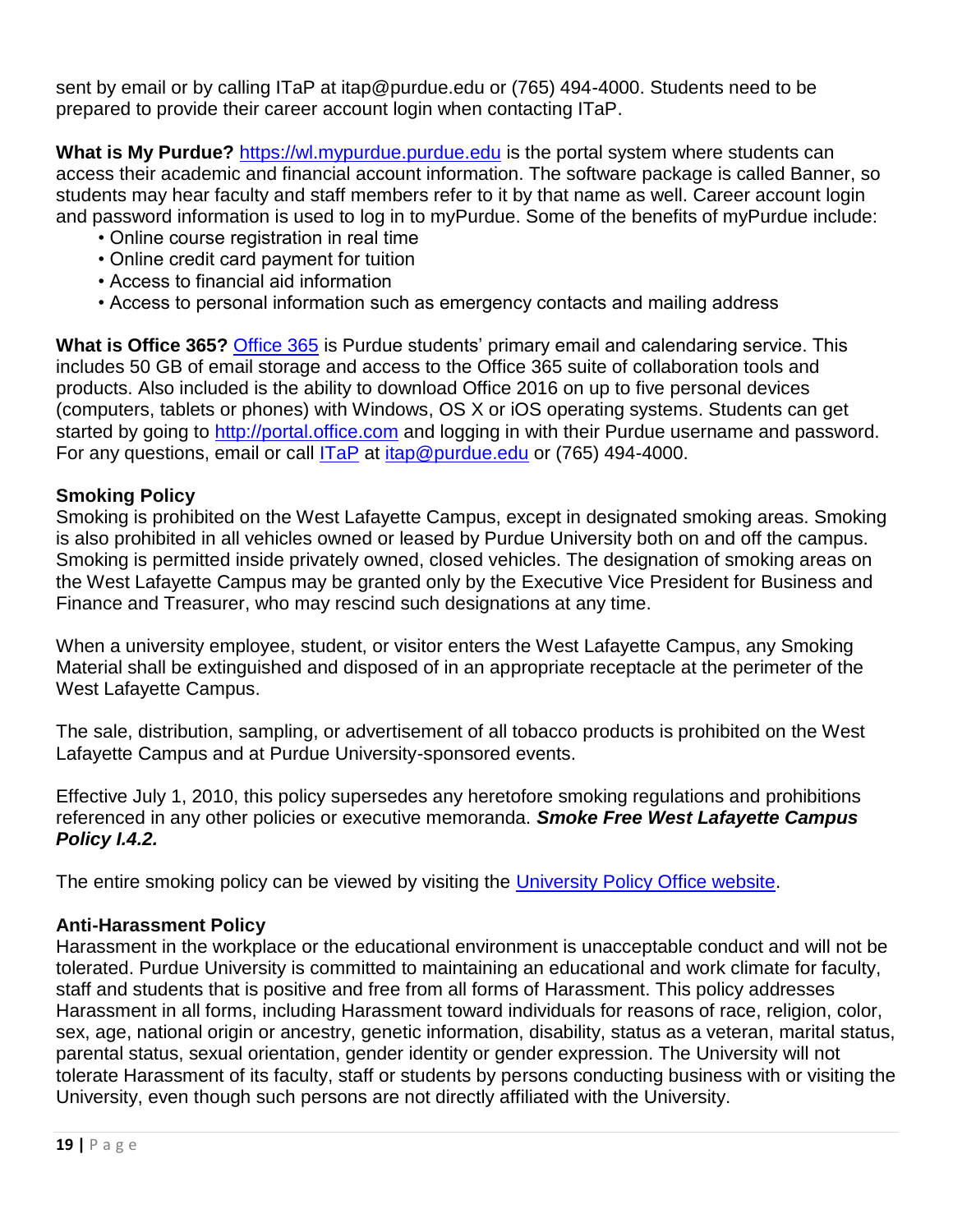The full anti-harassment policy can be viewed at [https://www.purdue.edu/policies/ethics/iiic1.html.](https://www.purdue.edu/policies/ethics/iiic1.html)

# <span id="page-20-0"></span>**Student Complaint Policy**

All student complaints should be directed to the Senior Academic Affairs Administrator, who will assist the student in identifying the appropriate resources for resolving the conflict or addressing the concern.

Another option for students is the **Purdue Graduate School ombudsman program**. Although not a formal route of grievance, it does provide graduate students with a private means of discussing concerns with trained peers.

## <span id="page-20-1"></span>**Computers Labs**

Click [here](https://lslab.ics.purdue.edu/icsWeb/LabMap) to view computer lab locations.

## <span id="page-20-2"></span>**Scheduling for Rooms or Audio-Visual Equipment**

If students need to reserve a room in any academic building on campus (for a meeting, social activity, speaker, etc.), they should call the Office of Space Management at 494-5700. Most rooms, including Conference rooms, come equipped with computers and projectors. Students should contact the MPH program if they have other equipment needs.

## <span id="page-20-3"></span>**Public Health Associations**

# <span id="page-20-4"></span>American Public Health Association: [www.apha.org](http://www.apha.org/)

"APHA champions the health of all people and all communities. We strengthen the public health profession. We speak out for public health issues and [policies backed by science.](https://www.apha.org/policies-and-advocacy/public-health-policy-statements) We are the only organization that influences federal policy, has a 140-plus year perspective and brings together members from [all fields of public health.](https://www.apha.org/apha-communities/member-sections)"

<span id="page-20-5"></span>Indiana Public Health Association:<http://inpha.org/>

"The Indiana Public Health Association was incorporated in 1964 to unify efforts for advancing public health in Indiana. Public and environmental health professionals, educators and students across the state join IPHA to be part of its mission of professional development, partnership formation and advocacy, and to enjoy the benefits of networking and friendship with public health colleagues." Indiana Environmental Health Association: [www.iehaind.org](http://www.iehaind.org/)

<span id="page-20-6"></span>"The Indiana Environmental Health Association is a non-profit organization of professional environmental health personnel who work to control environmental hazards to permit attainment of optimum human health."

<span id="page-20-7"></span>Indiana Rural Health Association: [www.indianaruralhealth.org](http://www.indianaruralhealth.org/)

"The mission of the Indiana Rural Health Association is to enhance the health and well-being of rural populations in Indiana through leadership, education, advocacy, collaboration, and resource development."

# <span id="page-20-8"></span>**Student Associations for the Advancement of Underrepresented Minorities**

<span id="page-20-9"></span>ACCLAIM – An organization that brings together students in the College of Health and Human Sciences particularly those of international and multicultural background to provide support for academic success, social networking and career resources. <https://boilerlink.purdue.edu/organization/ACCLAIM>